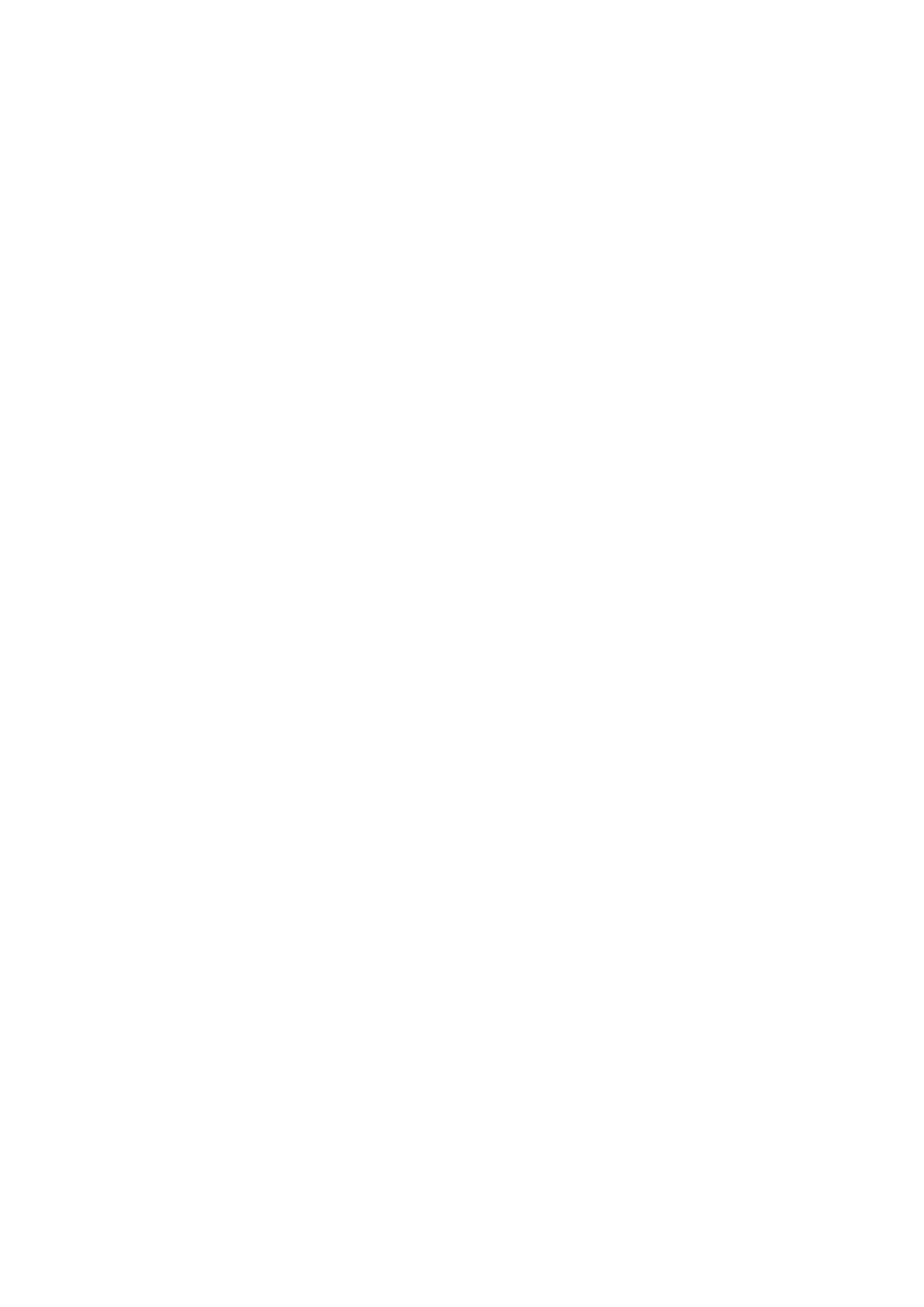## 1. Introduction.

The aim of this work is to study the flow of a viscous incompressible fluid governed by the Navier-Stokes equations when part of the solid boundary of the domain is a deformable shell of Naghdi type. This clearly leads to the coupling of two equations:

(i) The fluid has an action on the shell. So it deforms this shell according to the Naghdi law.

(ii) The computation domain for the fluid depends on the shell, and the Navier-Stokes equations must be solved on this shell-dependent domain.

So, the resulting model is made of two systems of partial differential equations, one set on a two-dimensional domain and the other one set on a three-dimensional domain.

A huge amount of mathematical work has been performed on the coupling of fluids with different types of elastic structures, see for instance [6], [12], [15], [16] and the references therein. A large number of them deal with a solid immersed in a fluid, which is a rather different problem. Moreover, the work concerning fluids inside a shell (see [7] and the references therein for the presentation of different shell models) seems more limited, we refer to [8], [14], and [17] for basic papers on this subject. The reason for this is that coupling a shell model with the Stokes or Navier-Stokes equations is much easier when the deformation of the shell is expressed in Cartesian coordinates, which has only been recently established for the Naghdi model, see [3] and [4]. Relying on this result, we are in a position to write the full model in the stationary case. Next we prove that it admits a solution for a specific but realistic three-dimensional geometry. This requires some further assumptions on the deformation of the shell, first that it is smooth enough (we refer to [1] for first results on this subject) which requires some restrictions on the domain, second that it is small enough which only depends on the properties of the elastic material.

However, writing a discretization of the full system seems very hard due to the complexity of the coupling. Thus, we propose an iterative algorithm that uncouples the two equations. A large number of such algorithms have been studied, see [9], [10] and the references therein, however the algorithm we work with is derived from the well-posedness proof in a straightforward way. The convergence of this algorithm is geometric, so it seems to be an efficient tool for the discretization of the model as will be analyzed in the second part of this work.

An outline of the paper is as follows.

• Section 2 is devoted to the derivation of the full model.

• The analysis of the resulting system of partial differential equations is performed in Section 3.

• In Section 4, we propose an algorithm that uncouples the Navier-Stokes and shell equations and prove its convergence.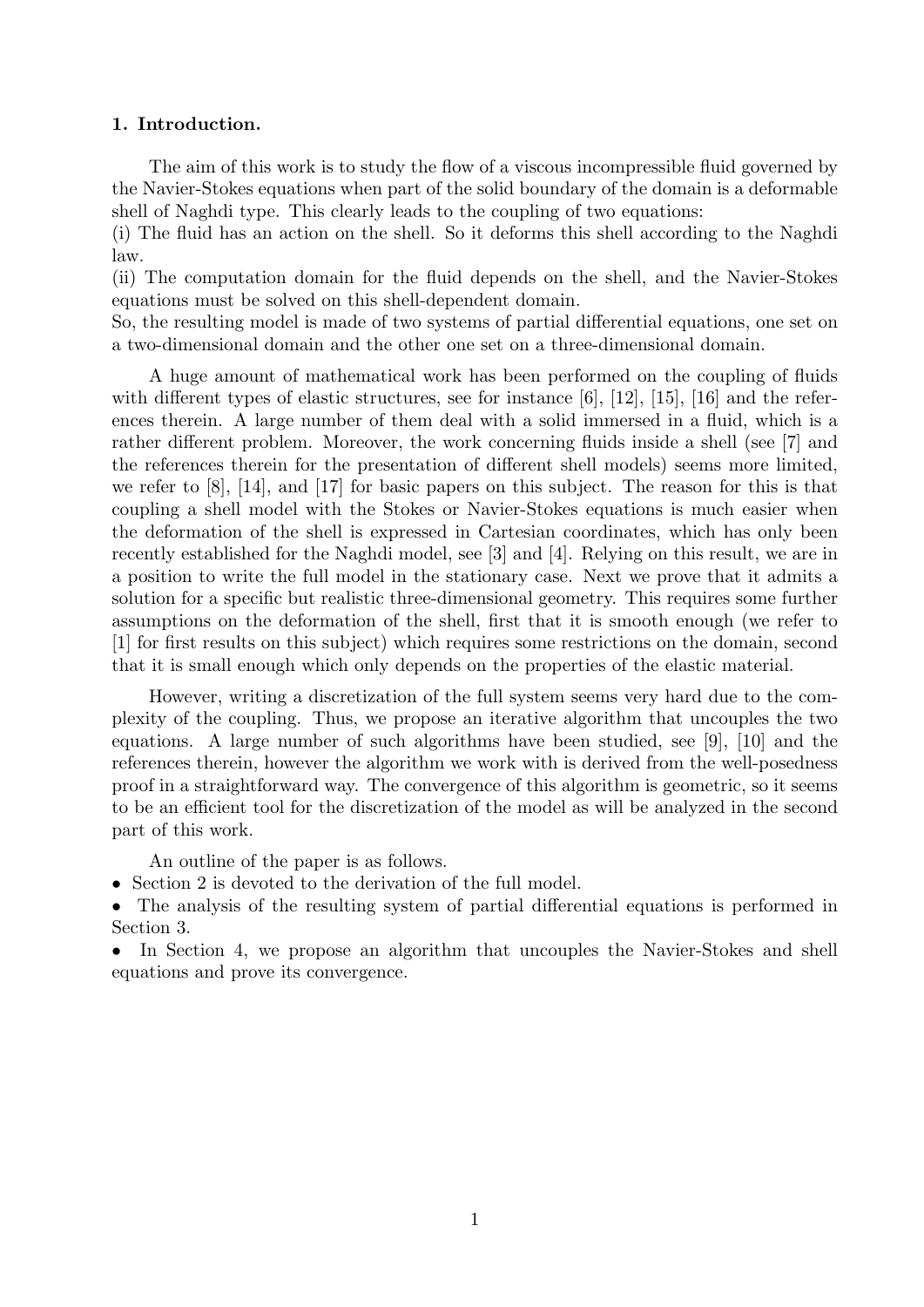## 2. The coupled model.  $\epsilon$ . The coupled model.

We begin with some notation. Let  $\Omega$  be a bounded connected domain in  $\mathbb{R}^3$  with boundary  $\partial\Omega$ . The generic point in  $\Omega$  is denoted by  $\mathbf{X} = (X, Y, Z)$ . We assume without restriction that  $\Omega$  is contained in the rectangular parallelepiped

$$
\Omega_0 = ]-X_0, X_0[ \times ]-Y_0, Y_0[ \times ]-Z_0, Z_0[ ,
$$

where  $X_0$ ,  $Y_0$  and  $Z_0$  are positive real numbers, and that its boundary  $\partial\Omega$  is made of three disjoint parts: in  $Z = \sum_{i=1}^N \alpha_i \sum_{j=1}^N \alpha_j \alpha_j$ . We assume with  $Z = \sum_{i=1}^N \alpha_i \alpha_i$ 

(i) the inflow part  $\Gamma_{\text{in}}$  is connected, has a Lipschitz-continuous boundary and is contained<br>in the plane  $X = -X_0$ . in the plane  $X = -X_0$ ,

In the plane  $\Lambda = -\Lambda_0$ ,<br>(ii) the outflow part  $\Gamma_{\text{out}}$  is connected, has a Lipschitz-continuous boundary and is contained in the plane  $X = X_0$ , (i) the inflow part Γi is connected, Lipschitz-contained in the plane X = contained in the plane X = connected<br>In the plane X = contained in the plane X = contained in the plane X = connected, Lipschitz-contained in the p

(iii) the "shell" part  $\Gamma$  is contained in the domain  $\overline{\Omega}_0$ . e seems realistic in a large number of the situation of physical situations. The situation of physical situations. The situations of physical situations of physical situations. The situations of physical situations. The si

(iii) the "shell" part I is contained in the domain  $\Omega_0$ .<br>On the other hand, we introduce a bounded rectangle  $\omega = ] - x_0, x_0[\times] - y_0, y_0[$  in  $\mathbb{R}^2$  (the generic point in  $\omega$  being now  $\mathbf{x} = (x, y)$ . Denoting by  $W^{m,p}(\omega)$  the Sobolev spaces on  $\omega$ and by  $W^{m,p}_{\text{H}}$ and by  $W^{m,p}_{\sharp}(\omega)$  their subspaces made of functions which are periodic of period  $2x_0$  with respect to the variable x, we assume that there exists a one-to-one mapping  $\varphi$  in  $W^{2,\infty}_{\sharp}(\omega)^3$ with values in  $\Omega_0$  (this periodicity is necessary to close the pipe) such that the two vectors

$$
a_{\alpha}(x) = (\partial_{\alpha}\varphi)(x) \tag{2.1}
$$

are linearly independent at each point  $x$  of  $\overline{\omega}$ . The midsurface of the shell  $\varphi(\overline{\omega})$  coincides with  $\Gamma$ . Note that these conditions are very general and are not in contradiction with the fact  $\operatorname{fact}$ 

$$
\partial \Omega = \Gamma_{\text{in}} \cup \Gamma_{\text{out}} \cup \Gamma, \tag{2.2}
$$

as illustrated in the following figure. From now on, condition (2.2) is supposed to hold.



**Figure 1.** An example of domain  $\Omega$ 

**This means that the thickness of the shell t is neglected, since in a more complex model Remark 2.1.** In the previous definition, the part  $\Gamma$  of  $\partial\Omega$  is the midsurface of the shell.<br>This manne that the this way of the shall t is neglected, since in a mane sempler we del only the upper or lower surface of the shell shoud be included in  $\partial\Omega$ . However neglecting t seems realistic in a large number of physical situations.

> The unknowns of the model are the velocity  $u$  and the pressure  $p$  of the fluid, together by  $\Gamma_d$  the midsurface  $(\varphi + d)(\overline{\omega})$  and by  $\Omega_d$  the bounded domain such that its boundary satisfies with the displacement  $d$  of the shell and the rotation  $r$  of its orthogonal fibers. We denote satisfies

$$
\partial \Omega_d = \Gamma_{\text{in}} \cup \Gamma_{\text{out}} \cup \Gamma_d. \tag{2.3}
$$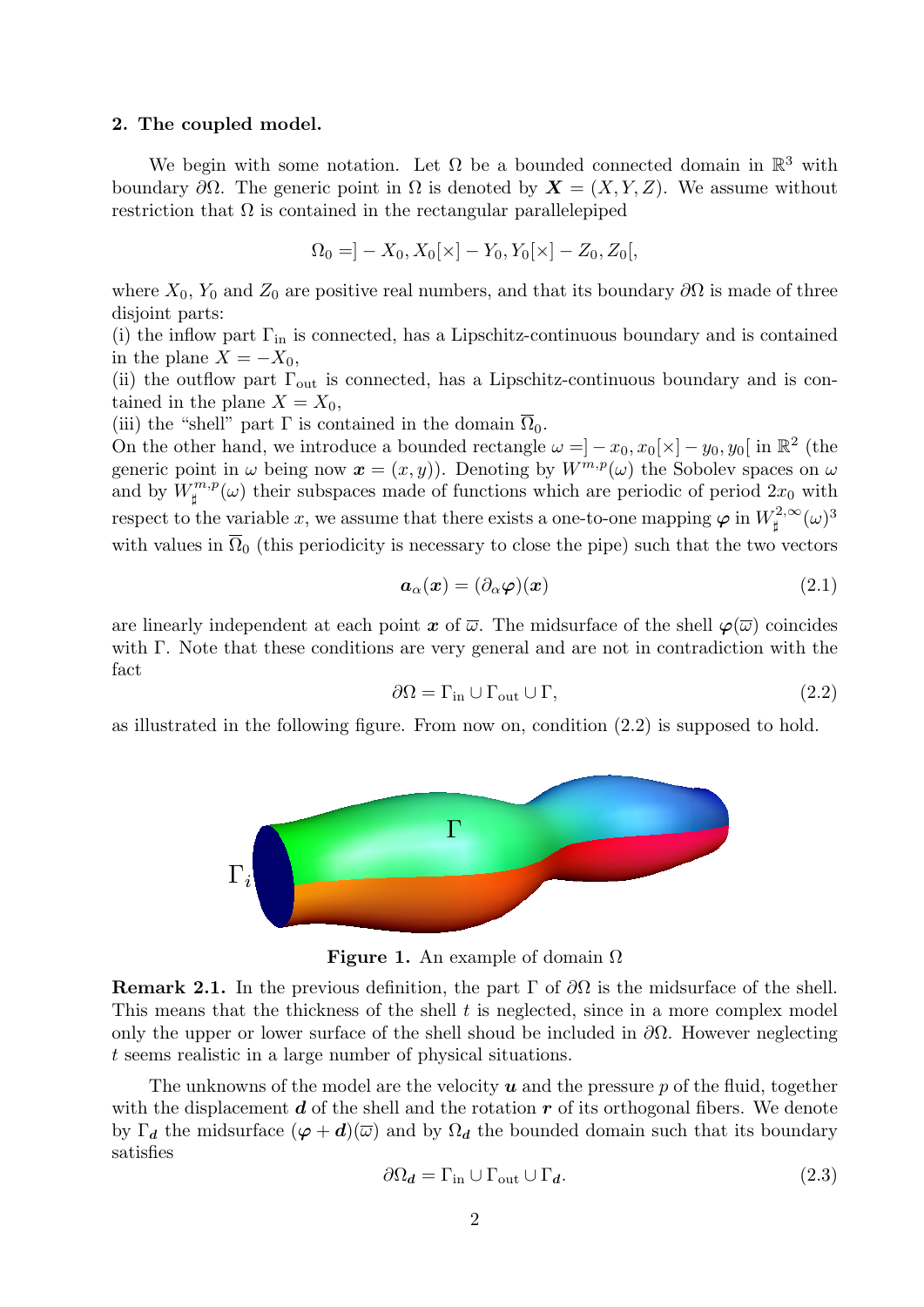The domain  $\Omega_d$  is occupied by the fluid, so that we consider the standard Navier–Stokes equations on this domain, provided with no-slip boundary conditions,

$$
\begin{cases}\n-\nu_f \Delta u + (u \cdot \nabla)u + \text{grad } p = f & \text{in } \Omega_d, \\
\text{div } u = 0 & \text{in } \Omega_d, \\
u = g_{\text{in}} & \text{on } \Gamma_{\text{in}}, \\
u = g_{\text{out}} & \text{on } \Gamma_{\text{out}}, \\
u = 0 & \text{on } \Gamma_d.\n\end{cases}
$$
\n(2.4)

The coefficient  $\nu_f$  is a positive constant which represents the viscosity of the fluid. The data are a density of body forces  $f$  and the boundary terms  $g_{\text{in}}$  and  $g_{\text{out}}$ . Standard density arguments (indeed, it nearly follows from the previous assumptions that  $\Omega_d$  has a Lipschitz-continuous boundary) yield that this problem admits the equivalent variational formulation

Find 
$$
(\mathbf{u}, p)
$$
 in  $H^1(\Omega_d)^3 \times L^2_{\circ}(\Omega_d)$  such that

$$
\quad \text{and} \quad
$$

$$
\forall \mathbf{v} \in H_0^1(\Omega_d)^3, \qquad a_{f,d}(\mathbf{u}, \mathbf{v}) + c_{f,d}(\mathbf{u}; \mathbf{u}, \mathbf{v}) + b_{f,d}(\mathbf{v}, p) = \langle \mathbf{f}, \mathbf{v} \rangle, \n\forall q \in L_\circ^2(\Omega_d), \qquad b_{f,d}(\mathbf{u}, q) = 0,
$$
\n(2.6)

 $\bm{u} = \bm{g}_{\mathrm{in}} \quad \text{on } \Gamma_{\mathrm{in}}, \qquad \bm{u} = \bm{g}_{\mathrm{out}} \quad \text{on } \Gamma_{\mathrm{out}}, \qquad \text{and} \qquad \bm{u} = \bm{0} \quad \text{on } \Gamma_{\bm{d}}, \qquad (2.5)$ 

where the bilinear forms  $a_{f,d}(\cdot, \cdot)$  and  $b_{f,d}(\cdot, \cdot)$  are defined by

$$
a_{f,d}(u,v) = \nu_f \int_{\Omega_d} (\text{grad } u)(X) : (\text{grad } v)(X) dX,
$$
  

$$
b_{f,d}(v,q) = -\int_{\Omega_d} (\text{div } v)(X) q(X) dX,
$$
 (2.7)

while the trilinear form  $c_{f,d}(\cdot;\cdot,\cdot)$  is given by

$$
c_{f,d}(\mathbf{w};\mathbf{u},\mathbf{v}) = \int_{\Omega_{d}} ((\mathbf{w} \cdot \nabla)\mathbf{u})(\mathbf{X}) \cdot \mathbf{v}(\mathbf{X}) d\mathbf{X}.
$$
 (2.8)

Here,  $\langle \cdot, \cdot \rangle$  stands for the duality pairing between  $H^{-1}(\Omega_d)^3$  and  $H_0^1(\Omega_d)^3$  and, as standard,  $L^2_{\circ}$  $L^2(\Omega_d)$  denotes the space of functions in  $L^2(\Omega_d)$  with a null integral on  $\Omega_d$ .

Let us now consider the shell model which requires some further notation. We first assume that the mapping  $\varphi$  is bi-Lipschitzian, i.e., that there exist positive constants  $c_{\flat}$ and  $c_{\sharp}$  such that

$$
\forall \boldsymbol{x} \in \overline{\omega}, \forall \boldsymbol{y} \in \overline{\omega}, \quad c_{\flat} \left| \boldsymbol{x} - \boldsymbol{y} \right| \leq \left| \boldsymbol{\varphi}(\boldsymbol{x}) - \boldsymbol{\varphi}(\boldsymbol{y}) \right| \leq c_{\sharp} \left| \boldsymbol{x} - \boldsymbol{y} \right|,\tag{2.9}
$$

where  $|\cdot|$  stands for the Euclidean norm in  $\mathbb{R}^n$ ,  $n = 2$  or 3. Owing to definition (2.1), the vector defined by cross product

$$
\bm{a}_{3}(\bm{x}) = \frac{\bm{a}_{1}(\bm{x}) \wedge \bm{a}_{2}(\bm{x})}{|\bm{a}_{1}(\bm{x}) \wedge \bm{a}_{2}(\bm{x})|}
$$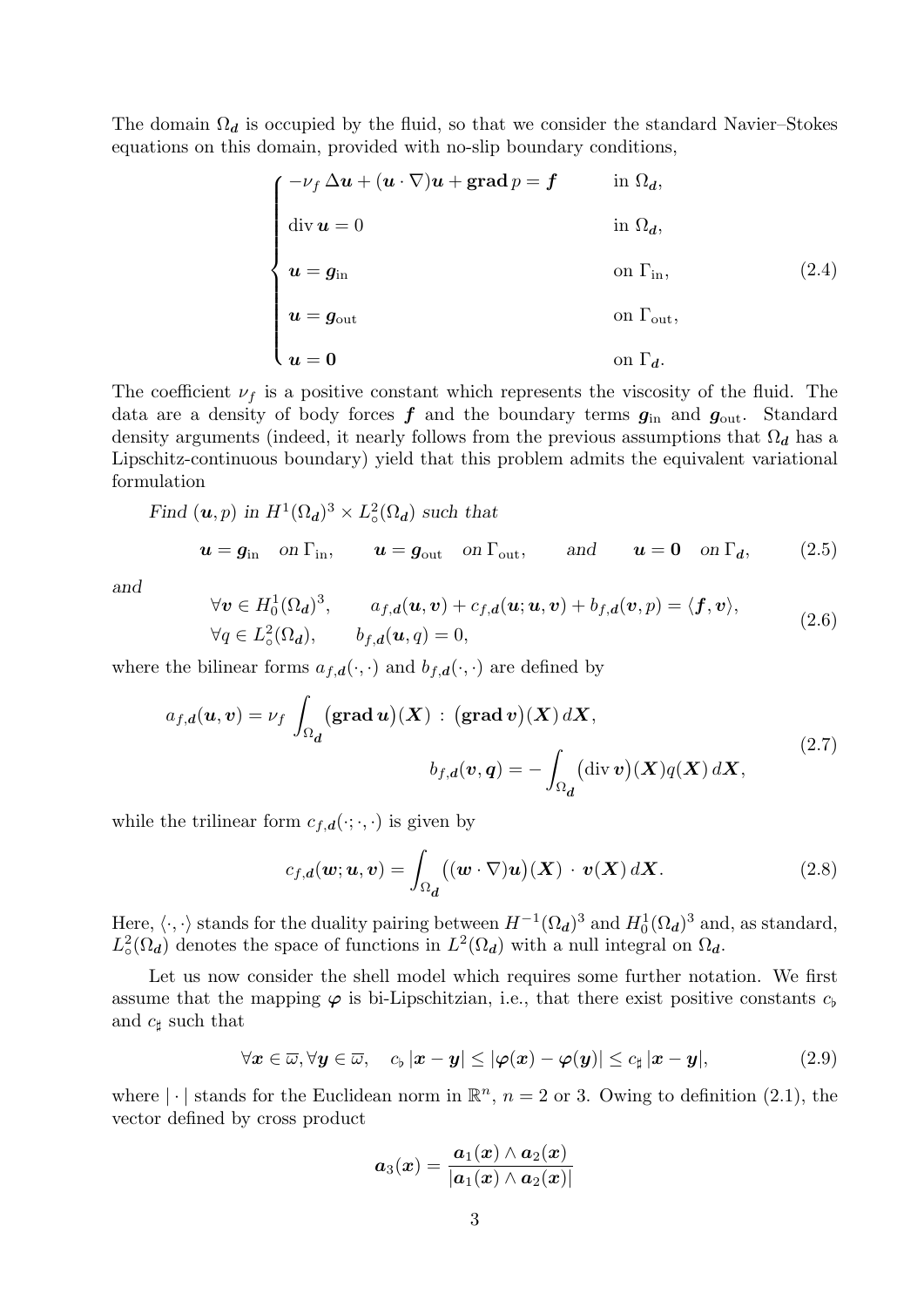is the unit normal vector on the midsurface at point  $\varphi(x)$ . The vectors  $a_i(x)$  define the local covariant basis at point  $\varphi(x)$ . The contravariant basis  $a^i(x)$  is defined by the relations  $\boldsymbol{a}_i \cdot \boldsymbol{a}^j = \delta_i^j$  where  $\delta_i^j$  $i<sub>i</sub>$  is the Kronecker symbol (as usual, Greek indices and exponents take their values in the set  $\{1, 2\}$  and Latin indices and exponents take their values in the set  $\{1,2,3\}$ . Note that all these vectors belong to  $W^{1,\infty}(\omega)^3$ . The first fundamental form of the surface is given in contravariant components by

$$
a^{\alpha\beta} = \boldsymbol{a}^{\alpha} \cdot \boldsymbol{a}^{\beta}.
$$

We set  $a(x) = |a_1(x) \wedge a_2(x)|^2$  so that  $\sqrt{a(x)}$  is the area element of the midsurface in the chart  $\varphi$ . The thickness of the shell, denoted by t, is a positive continuous function on  $\overline{\omega}$ , periodic with respect to x.

In the case of a homogeneous, isotropic material with Young modulus  $E > 0$  and Poisson ratio  $\nu_s$ ,  $0 \leq \nu_s < \frac{1}{2}$  $\frac{1}{2}$ , the contravariant components of the elasticity tensor  $a^{\alpha\beta\rho\sigma}$ are given by

$$
a^{\alpha\beta\rho\sigma} = \frac{E}{2(1+\nu_s)} (a^{\alpha\rho} a^{\beta\sigma} + a^{\alpha\sigma} a^{\beta\rho}) + \frac{E\nu_s}{1-\nu_s^2} a^{\alpha\beta} a^{\rho\sigma}.
$$
 (2.10)

This tensor satisfies the usual symmetry properties and is uniformly strictly positive. In this context and with the notation  $D = (d, r)$ , the covariant components of the change of metric tensor read

$$
\gamma_{\alpha\beta}(\boldsymbol{d}) = \frac{1}{2} (\partial_{\alpha}\boldsymbol{d} \cdot \boldsymbol{a}_{\beta} + \partial_{\beta}\boldsymbol{d} \cdot \boldsymbol{a}_{\alpha}), \qquad (2.11)
$$

the components of the change of transverse shear tensor read

$$
\delta_{\alpha 3}(\boldsymbol{D}) = \frac{1}{2} (\partial_{\alpha} \boldsymbol{d} \cdot \boldsymbol{a}_3 + \boldsymbol{r} \cdot \boldsymbol{a}_{\alpha}), \qquad (2.12)
$$

and the covariant components of the change of curvature tensor read

$$
\chi_{\alpha\beta}(\boldsymbol{D}) = \frac{1}{2} (\partial_{\alpha} \boldsymbol{d} \cdot \partial_{\beta} \boldsymbol{a}_3 + \partial_{\beta} \boldsymbol{d} \cdot \partial_{\alpha} \boldsymbol{a}_3 + \partial_{\alpha} \boldsymbol{r} \cdot \boldsymbol{a}_{\beta} + \partial_{\beta} \boldsymbol{r} \cdot \boldsymbol{a}_{\alpha}), \qquad (2.13)
$$

see [4]. Note that all these quantities make sense for shells with little regularity, and are easily expressed with the Cartesian coordinates of the unknowns and geometric data.

In order to ensure that formula  $(2.2)$  is compatible with definition  $(2.3)$ , we assume that the shell is clamped on all its "physical" boundary, which leads to introduce the space

$$
H^1_{\diamond}(\omega) = \{ v \in H^1_{\sharp}(\omega); \ v(x, -y_0) = v(x, y_0) = 0, \ -x_0 \le x \le x_0 \}.
$$

With this definition, both unknowns **d** and **r** belong to  $H^1_\diamond(\omega)^3$ . So, we consider the function space introduced in [4], which is appropriate in the context of shells,

$$
\mathbb{V}(\omega) = \left\{ \boldsymbol{E} = (\boldsymbol{e}, \boldsymbol{s}) \in H^1_{\diamond}(\omega)^3 \times H^1_{\diamond}(\omega)^3; \ \boldsymbol{s} \cdot \boldsymbol{a}_3 = 0 \text{ in } \omega \right\}. \tag{2.14}
$$

The variational formulation of the problem corresponding to the linear Naghdi model for shells enclosing a fluid is given by, for any data  $\boldsymbol{k}$  in  $L^2(\omega)^3$ ,

Find  $\mathbf{D} = (\mathbf{d}, \mathbf{r})$  in  $\mathbb{V}(\omega)$  such that

$$
\forall \boldsymbol{E} \in \mathbb{V}(\omega), \quad a_s(\boldsymbol{D}, \boldsymbol{E}) = \mathcal{L}(\boldsymbol{E}), \tag{2.15}
$$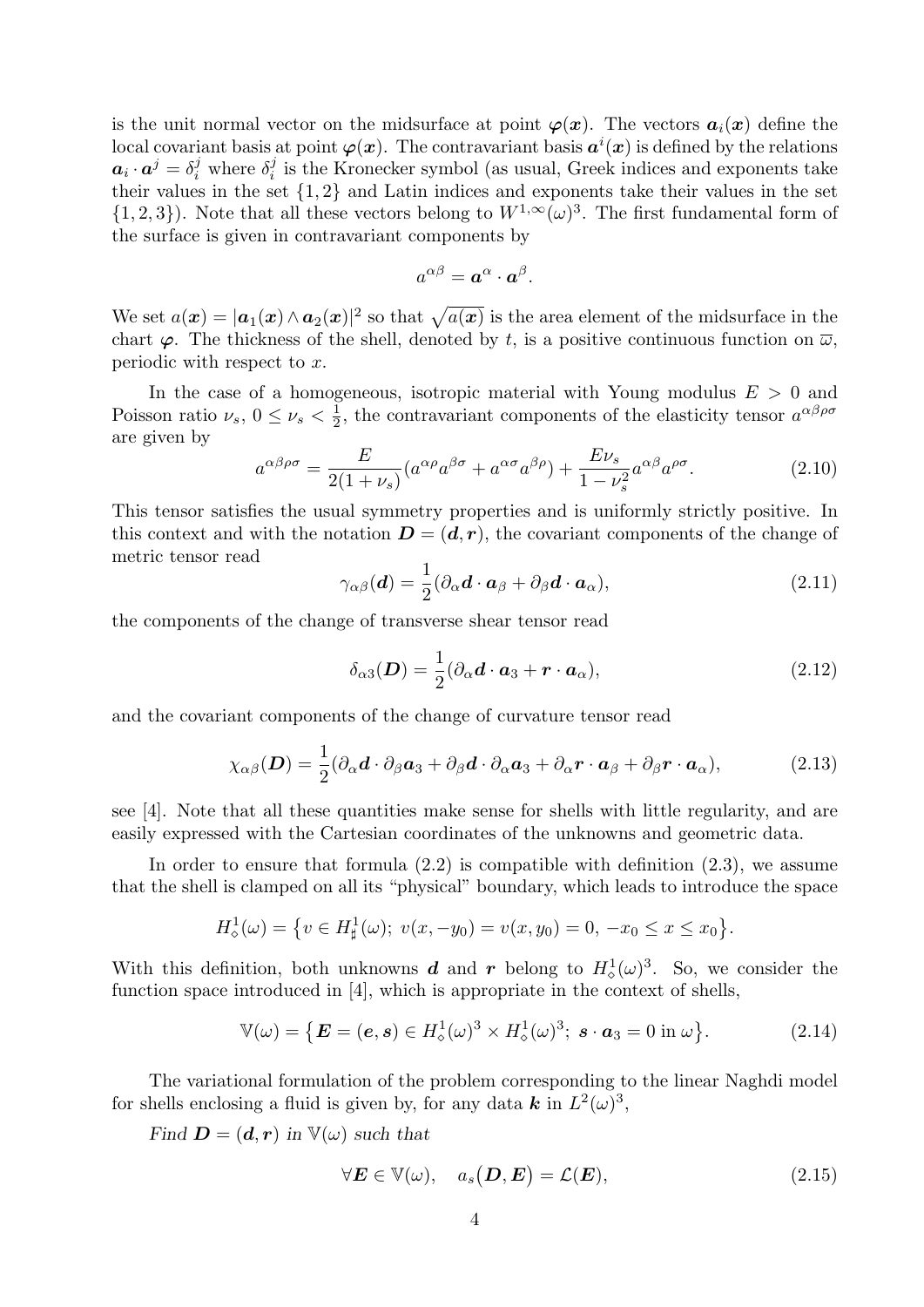where the bilinear form  $a_s(\cdot, \cdot)$  is defined by (with the standard Einstein summation convention for repeated indices and exponents)

$$
a_s(\mathbf{D}, \mathbf{E}) = \int_{\omega} \left\{ t a^{\alpha \beta \rho \sigma} \left[ \gamma_{\alpha \beta}(\mathbf{d}) \gamma_{\rho \sigma}(\mathbf{e}) + \frac{t^2}{12} \chi_{\alpha \beta}(\mathbf{D}) \chi_{\rho \sigma}(\mathbf{E}) \right] + 2t \frac{E}{1 + \nu_s} a^{\alpha \beta} \delta_{\alpha 3}(\mathbf{D}) \delta_{\beta 3}(\mathbf{E}) \right\} \sqrt{a} \, d\mathbf{x}, \tag{2.16}
$$

and the linear form  $\mathcal{L}(\cdot)$  is given by

$$
\mathcal{L}(\boldsymbol{E}) = \int_{\omega} \boldsymbol{k} \cdot \boldsymbol{e} \sqrt{a} \, dx + \int_{\Gamma_{d}} (\nu_{f} \, \partial_{n} \boldsymbol{u} - p \boldsymbol{n}) (\boldsymbol{\tau}) \cdot (\boldsymbol{e} \circ (\boldsymbol{\varphi} + \boldsymbol{d})^{-1}) (\boldsymbol{\tau}) \, d \boldsymbol{\tau}.
$$
 (2.17)

Note that, in this last definition, the mapping  $\varphi + d$  maps  $\overline{\omega}$  onto  $\Gamma_d$ , so that the two integrals can be written on the same domain: For instance, we have, with the notation  $\breve{\mathbf{u}} = \mathbf{u} \circ (\boldsymbol{\varphi} + \boldsymbol{d})$  and  $\breve{p} = p \circ (\boldsymbol{\varphi} + \boldsymbol{d}),$ 

$$
\int_{\Gamma_{d}} (\nu_{f} \, \partial_{n} \boldsymbol{u} - p \boldsymbol{n}) (\boldsymbol{\tau}) \cdot (\boldsymbol{e} \circ (\boldsymbol{\varphi} + d)^{-1}) (\boldsymbol{\tau}) d\boldsymbol{\tau} = \int_{\omega} (\nu_{f} \, \partial_{a_{3}} \boldsymbol{\check{u}} - \boldsymbol{\check{p}} a_{3}) (\boldsymbol{x}) \cdot \boldsymbol{e} (\boldsymbol{x}) J_{d} d\boldsymbol{x}, \tag{2.18}
$$

where  $J_d$  denotes the Jacobian of  $\varphi + d$ . Moreover, the quantity k only depends on the gravity, and no traction nor moment is applied to the shell.

In view of the discretization, we prefer to handle the tangency constraint  $\mathbf{s} \cdot \mathbf{a}_3 = 0$  in the definition of  $V(\omega)$  via the introduction of a Lagrange multiplier. Indeed, when setting

$$
\mathbb{X}(\omega) = H^1_{\diamond}(\omega)^3 \times H^1_{\diamond}(\omega)^3, \qquad \mathbb{M}(\omega) = H^1_{\diamond}(\omega),
$$

it is readily checked that problem (2.15) is equivalent to the next one:

Find  $(D, \psi)$  in  $\mathbb{X}(\omega) \times \mathbb{M}(\omega)$  such that

$$
\forall \mathbf{E} \in \mathbb{X}(\omega), \quad a_s(\mathbf{D}, \mathbf{E}) + b_s(\mathbf{E}, \psi) = \mathcal{L}(\mathbf{E}),
$$
  

$$
\forall \chi \in \mathbb{M}(\omega), \quad b_s(\mathbf{D}, \chi) = 0,
$$
 (2.19)

where the bilinear form  $b_s(\cdot, \cdot)$  is defined by

$$
b_s(\boldsymbol{E}, \chi) = \int_{\omega} \partial_{\alpha} (\boldsymbol{s} \cdot \boldsymbol{a}_3) \partial_{\alpha} \chi \, d\boldsymbol{x}.
$$
 (2.20)

From now on, we are interested in the full coupled system  $(2.5) - (2.6) - (2.19)$ . However it does not seem useless to recall the main properties of problems  $(2.5) - (2.6)$ and (2.19) separately.

About the fluid. The forms  $a_{f,d}(\cdot,\cdot)$ ,  $b_{f,d}(\cdot,\cdot)$  and  $c_{f,d}(\cdot,\cdot)$  are continuous on the spaces  $H^1(\Omega_d)^3 \times H^1(\Omega_d)^3$ ,  $H^1(\Omega_d)^3 \times L^2_{\infty}$  $\frac{2}{\circ}(\Omega_d)$ , and  $H^1(\Omega_d)^3 \times H^1(\Omega_d)^3 \times H^1(\Omega_d)^3$ , respectively. Moreover, the form  $a_{f,d}(\cdot, \cdot)$  satisfies the following ellipticity property, for a positive constant  $\alpha_{f,d}$ ,

$$
\forall \mathbf{v} \in H_0^1(\Omega_d)^3, \quad a_{f,d}(\mathbf{v}, \mathbf{v}) \ge \alpha_{f,d} \, \|\mathbf{v}\|_{H^1(\Omega_d)^3}^2; \tag{2.21}
$$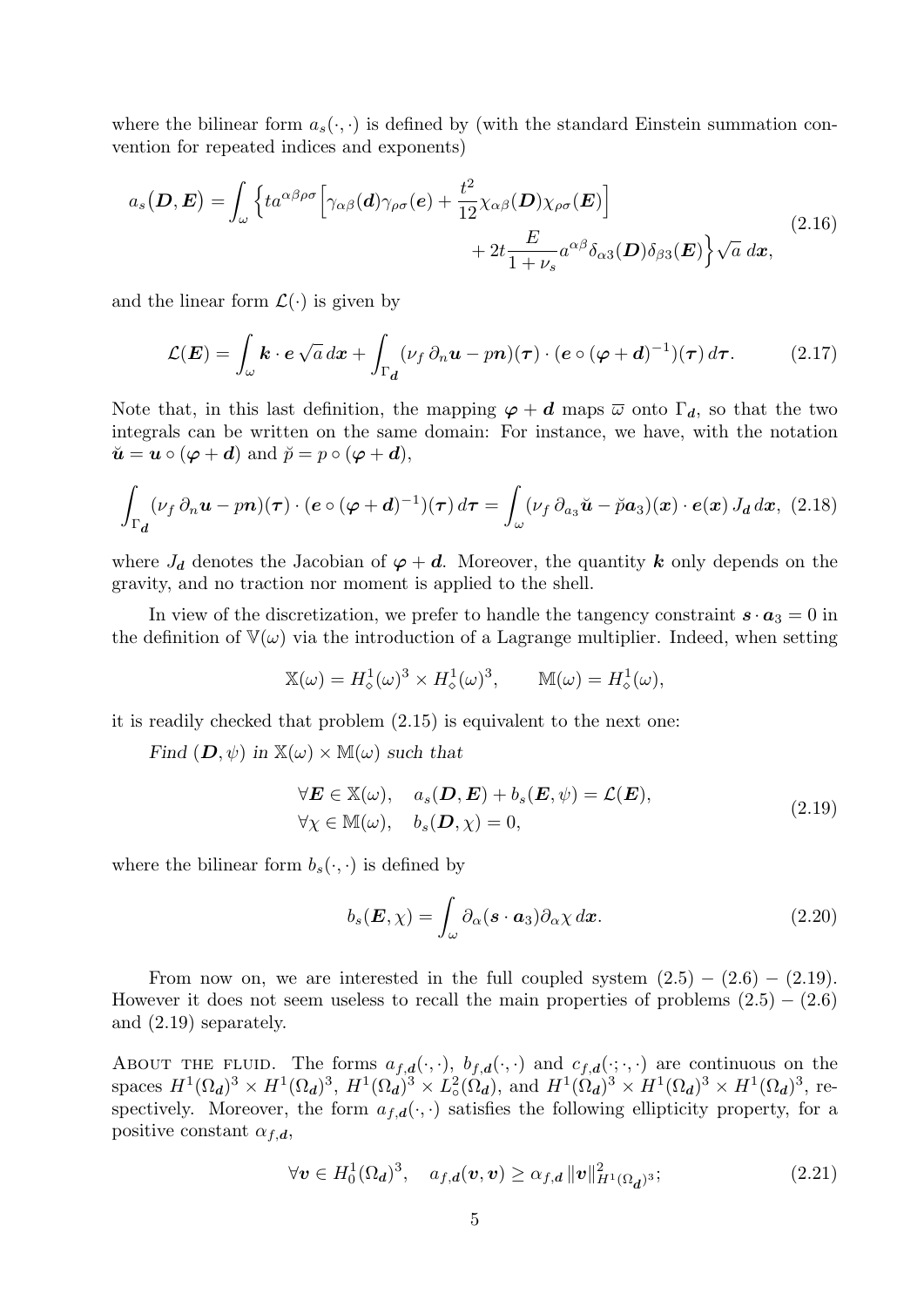the form  $b_{f,d}(\cdot, \cdot)$  satisfies the following inf-sup condition, for a positive constant  $\beta_{f,d}$ ,

$$
\forall q \in L^2_o(\Omega_d), \quad \sup_{\bm{v} \in H^1_o(\Omega_d)^3} \frac{b_{f,d}(\bm{v}, q)}{\|\bm{v}\|_{H^1(\Omega_d)^3}} \ge \beta_{f,d} \|q\|_{L^2(\Omega_d)}; \tag{2.22}
$$

the form  $c_{f,d}(\cdot;\cdot,\cdot)$  satisfies the following antisymmetry property, for any divergence-free function  $w$  in  $H^1(\Omega_d)^3$ ,

$$
\forall \mathbf{v} \in H_0^1(\Omega_d)^3, \quad c_{f,d}(\mathbf{w}; \mathbf{v}, \mathbf{v}) = 0. \tag{2.23}
$$

Note however that the constants  $\alpha_{f,d}$  and specially  $\beta_{f,d}$  depend on the geometry of  $\Omega_d$ . By combining the Hopf's lemma and the Brouwer's fixed point theorem (see [11, Chapter IV, Section 2] for instance), we easily derive that, for a given domain  $\Omega_d$  and for any data  $(f, g_{\text{in}}, g_{\text{out}})$  in  $H^{-1}(\Omega_d)^3 \times H_{00}^{\frac{1}{2}}(\Gamma_{\text{in}})^3 \times H_{00}^{\frac{1}{2}}(\Gamma_{\text{out}})^3$ , problem  $(2.5) - (2.6)$  admits a solution. Unfortunately, the uniqueness of this solution is only proved when the ratio of the norms of the data to  $\nu_f^2$  is small enough, which is rather restrictive.

ABOUT THE SHELL. The forms  $a_s(\cdot, \cdot)$  and  $b_s(\cdot, \cdot)$  are continuous on the spaces  $\mathbb{X}(\omega) \times \mathbb{X}(\omega)$ and  $\mathbb{X}(\omega)\times\mathbb{M}(\omega)$ , respectively. Moreover, the form  $a_s(\cdot, \cdot)$  satisfies the following ellipticity property, for a positive constant  $\alpha_s$  and with obvious definition of the norm  $\|\cdot\|_{\mathbb{X}(\omega)}$ ,

$$
\forall \mathbf{E} \in \mathbb{V}(\omega), \quad a_s(\mathbf{E}, \mathbf{E}) \ge \alpha_s \|\mathbf{E}\|_{\mathbb{X}(\omega)}^2,
$$
\n(2.24)

(we refer to [4] for the proof of this); the form  $b_s(\cdot, \cdot)$  satisfies the following inf-sup condition, for a positive constant  $\beta_s$ ,

$$
\forall \chi \in \mathbb{M}(\omega), \quad \sup_{\boldsymbol{E} \in \mathbb{X}(\omega)} \frac{b_s(\boldsymbol{E}, \chi)}{\|\boldsymbol{E}\|_{\mathbb{X}(\omega)}} \ge \beta_s \|\chi\|_{H^1(\omega)}.
$$
 (2.25)

Note also that the composition by  $\varphi + d$  maps  $H^1(\omega)$  onto  $H^1(\Gamma_d)$  whenever d belongs to  $W^{1,\infty}(\omega)^3$ . Consequently, for any data k in  $L^2(\omega)^3$  and triple  $(\boldsymbol{u}, p, \boldsymbol{d}^*)$  such that  $(\nu_f \partial_{a_3} \tilde{\boldsymbol{u}} - \tilde{p} \boldsymbol{a}_3)(\boldsymbol{x}) J_{d^*}$  belongs to the dual space of  $H^1_o(\omega)^3$  (see (2.18)), problem (2.19) admits a unique solution.

A further regularity result for the displacement  $d$  has recently been proved in [1] (and requires some further regularity of the domain  $\omega$ ). Here, we are led to make a stronger assumption which is not unlikely, due to the periodicity of  $d$  with respect to  $x$  (but can require a little more regularity on  $\varphi$ ).

**Assumption 2.2.** For any data k in  $W^{\frac{2}{3},3}(\omega)^3$ , the part d of the solution D of the problem: Find  $\mathbf{D} = (\mathbf{d}, \mathbf{r})$  in  $\mathbb{V}(\omega)$  such that

$$
\forall \boldsymbol{E} \in \mathbb{V}(\omega), \quad a_s(\boldsymbol{D}, \boldsymbol{E}) = \int_{\omega} \boldsymbol{k} \cdot \boldsymbol{e} \, d\boldsymbol{x}, \tag{2.26}
$$

belongs to  $W^{\frac{8}{3},3}(\omega)^3$  and satisfies

$$
\|d\|_{W^{\frac{8}{3},3}(\omega)^3} \le \alpha \|k\|_{W^{\frac{2}{3},3}(\omega)^3}.
$$
\n(2.27)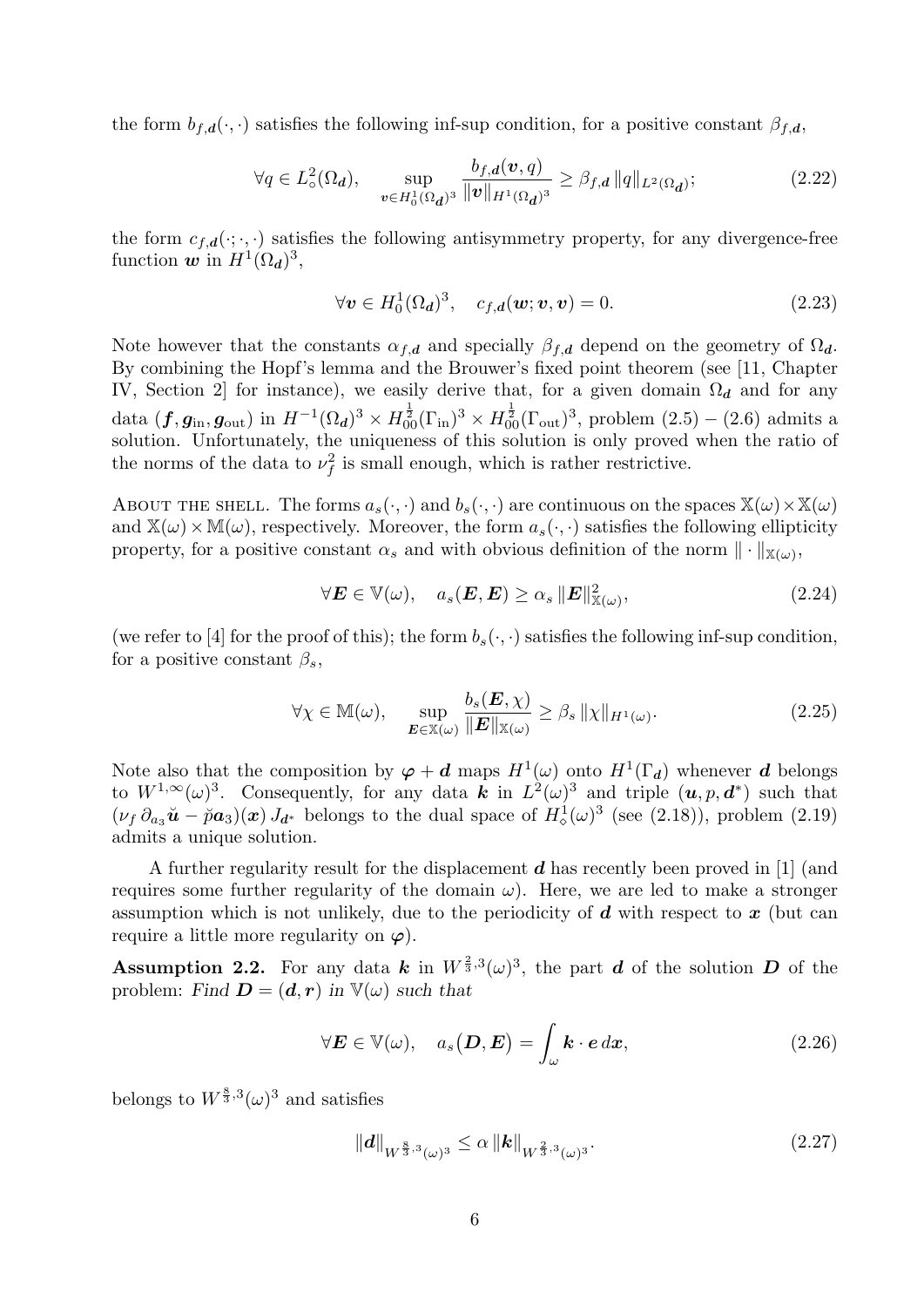#### 3. Analysis of the model.

Before studying the previous problem we need a basic "geometric" lemma.

**Lemma 3.1.** There exists a constant  $c_{\varphi}$  only depending on  $\varphi$  such that, for any d in  $W^{1,\infty}(\omega)^3$  satisfying

$$
\|\mathbf{d}\|_{W^{1,\infty}(\omega)^3} < c_\varphi,\tag{3.1}
$$

the following properties hold:

(i) The mapping  $\varphi + d$  is one-to-one from  $\overline{\omega}$  onto  $\Gamma_d$ ;

(ii) The operator  $D(\varphi + d)$  is an isomorphism, its norm and that of its inverse are bounded independently of d.

**Proof:** We proceed in two steps.

1) Since  $\Gamma_d$  is the range of  $\varphi + d$ , we only have to check that it is one-to-one. Let x and y two points of  $\overline{\omega}$  such that

$$
(\boldsymbol{\varphi}+\boldsymbol{d})(\boldsymbol{x})=(\boldsymbol{\varphi}+\boldsymbol{d})(\boldsymbol{y}).
$$

It follows from (2.9) that

$$
c_\flat\,|\boldsymbol{x}-\boldsymbol{y}|\leq |\boldsymbol{\varphi}(\boldsymbol{x})-\boldsymbol{\varphi}(\boldsymbol{y})|=|\boldsymbol{d}(\boldsymbol{x})-\boldsymbol{d}(\boldsymbol{y})|\leq \|\boldsymbol{d}\|_{W^{1,\infty}(\omega)^3}\,|\boldsymbol{x}-\boldsymbol{y}|.
$$

Thus, if  $||d||_{W^{1,\infty}(\omega)^3} < c_{\flat}, x$  is equal to y, which concludes the proof of part (i). 2) For any x in  $\omega$ , since the vectors  $a_{\alpha}(x)$  are linearly independent, the operator  $D\varphi(x)$ is an isomorphism. Moreover, it follows from the formula

$$
D(\boldsymbol{\varphi}+\boldsymbol{d})(\boldsymbol{x})=D\boldsymbol{\varphi}(\boldsymbol{x})\left(Id+(D\boldsymbol{\varphi})^{-1}(\boldsymbol{x})\,D\boldsymbol{d}(\boldsymbol{x})\right),
$$

that, when  $||\mathbf{d}||_{W^{1,\infty}(\omega)^3} < 1/||(D\varphi)^{-1}||_{L^{\infty}(\Gamma)}$ , all the assertions of part (ii) hold.

We now prove the existence of a solution to problem  $(2.5) - (2.6) - (2.19)$ . The key argument relies on the fact that the displacement  $d$  of the shell can be assumed to be small enough, in an appropriate sense. From now on, we suppose that the data  $f, g_{\text{in}}, g_{\text{out}}$  and  $k$  satisfy

$$
f \in L^{3}(\Omega)^{3}
$$
,  $g_{\text{in}} \in W_{0}^{\frac{5}{3},3}(\Gamma_{\text{in}})^{3}$   $g_{\text{out}} \in W_{0}^{\frac{5}{3},3}(\Gamma_{\text{out}})^{3}$ ,  $k \in W^{\frac{2}{3},3}(\omega)^{3}$ , (3.2)

together with the standard compatibility condition

$$
\int_{\Gamma_{\rm in}} \mathbf{g}_{\rm in}(\boldsymbol{\tau}) \cdot \boldsymbol{n} \, d\boldsymbol{\tau} + \int_{\Gamma_{\rm out}} \mathbf{g}_{\rm out}(\boldsymbol{\tau}) \cdot \boldsymbol{n} \, d\boldsymbol{\tau} = 0, \tag{3.3}
$$

where *n* is the unit outward normal vector to  $\Omega$ , here equal to (-1, 0, 0) on  $\Gamma_{\text{in}}$  and to  $(1, 0, 0)$  on  $\Gamma_{\text{out}}$ .

Let S stand for the Stokes operator in  $\Omega$ , i.e., the operator which associates with any data  $(f, g_{\text{in}}, g_{\text{out}})$  in  $H^{-1}(\Omega)^3 \times H_{00}^{\frac{1}{2}}(\Gamma_{\text{in}})^3 \times H_{00}^{\frac{1}{2}}(\Gamma_{\text{out}})^3$  the part  $u$  of the solution  $(u, p)$ of the Stokes problem on  $\Omega$ : The pair  $(\boldsymbol{u}, p)$  belongs to  $H^1(\Omega)^3 \times L^2_{\sigma}$  $_{\circ}^{2}(\Omega)$ , satisfies

$$
\boldsymbol{u} = \boldsymbol{g}_{\text{in}} \quad \text{on } \Gamma_{\text{in}}, \qquad \boldsymbol{u} = \boldsymbol{g}_{\text{out}} \quad \text{on } \Gamma_{\text{out}}, \qquad \text{and} \qquad \boldsymbol{u} = \boldsymbol{0} \quad \text{on } \Gamma, \tag{3.4}
$$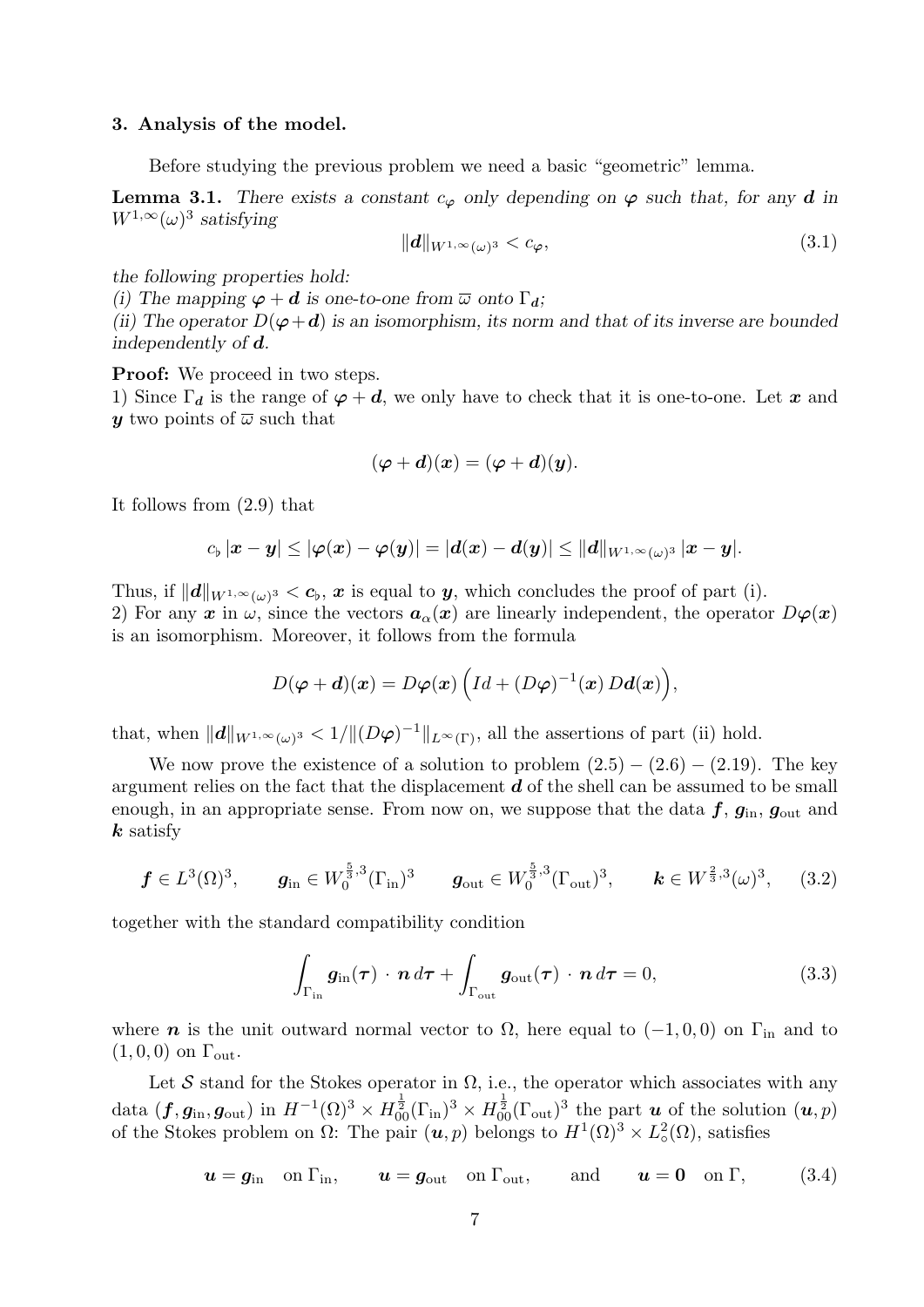and

$$
\forall \mathbf{v} \in H_0^1(\Omega)^3, \qquad a_f(\mathbf{u}, \mathbf{v}) + b_f(\mathbf{v}, p) = \langle \mathbf{f}, \mathbf{v} \rangle, \n\forall q \in L_\circ^2(\Omega), \qquad b_f(\mathbf{u}, q) = 0,
$$
\n(3.5)

with obvious definition of the forms  $a_f(\cdot, \cdot)$  as  $a_{f,0}(\cdot, \cdot)$  and  $b_f(\cdot, \cdot)$  as  $b_{f,0}(\cdot, \cdot)$ . Setting  $\mathcal{F}(\boldsymbol{u}) = (\boldsymbol{f} - (\boldsymbol{u} \cdot \nabla) \boldsymbol{u}, \boldsymbol{g}_{\text{in}}, \boldsymbol{g}_{\text{out}})$ , we observe that a pair  $U = (\boldsymbol{u}, p)$  is a solution of problem  $(2.5) - (2.6)$  in  $\Omega$  if and only if

$$
\mathcal{H}(\boldsymbol{u}) = \boldsymbol{u} - \mathcal{S}\mathcal{F}(\boldsymbol{u}) = 0.
$$

According to the definition in [5] (see also [11, Chap. IV, Section 3.1]), this solution is called nonsingular if Id  $-SDF(u)$  (where D stands for the differential operator) is an isomorphism of  $H_0^1(\Omega)^3$ . We now intend to prove the existence of a solution of  $(2.5)-(2.6)$ in  $\Omega_d$  which is in a neighbourhood of a nonsingular solution of this same problem in  $\Omega$ . Several steps are needed for that.

We first reformulate problem  $(2.5) - (2.6)$  on the domain  $\Omega$ . For this, we introduce a fixed lifting  $W$  of the displacement of the shell, more precisely

$$
W = d \circ \varphi^{-1} \quad \text{on } \Gamma \qquad \text{and} \qquad W = 0 \quad \text{on } \Gamma_{\text{in}} \cup \Gamma_{\text{out}}. \tag{3.6}
$$

We make the further assumption that, if d belongs to  $W^{\frac{7}{4},4}(\omega)^3$ , the function W belongs to  $W^{2,4}(\Omega)^3$  and satisfies

$$
\|W\|_{W^{2,4}(\Omega)^3} \leq c \|d\|_{W^{\frac{7}{4},4}(\omega)^3}.
$$
\n(3.7)

The simplest example is given by the solution  $W$  of the Laplace equation

$$
\begin{cases}\n-\Delta W = 0 & \text{in } \Omega, \\
W = 0 & \text{on } \Gamma_{\text{in}} \cup \Gamma_{\text{out}}, \\
W = d \circ \varphi^{-1} & \text{on } \Gamma.\n\end{cases}
$$

In this case, the regularity property follows from [13, Cor. 2.5.2.2] when the angles beween  $Γ_{in}$  and Γ and between  $Γ_{out}$  and Γ are zero and from [2, Thm II.4.9] when Ω is a cylinder, but it also holds for more general geometries. However, there exist many other liftings and, from now on, we assume that property (3.7) holds.

Due to the imbedding of  $W^{2,4}(\Omega)$  into  $W^{1,\infty}(\Omega)$ , we also have the following analogue of Lemma 3.1, we skip its proof since it is exactly the same.

**Lemma 3.2.** There exists a constant  $c^*_{\varphi}$  only depending on  $\varphi$  such that, for any **d** in  $W^{\frac{7}{4},4}(\omega)^3$  satisfying

$$
||d||_{W^{\frac{7}{4},4}(\omega)^3} < c^*_{\varphi},\tag{3.8}
$$

the following properties hold:

(i) The mapping Id + W is one-to-one from  $\Omega$  onto  $\Omega_d$ ;

(ii) The operator  $D(\text{Id} + W)$  is an isomorphism on  $\mathbb{R}^3$ , its norm and that of its inverse are bounded independently of d.

We now apply the Piola transform to the solution of problem  $(2.5) - (2.6)$ , see [11, Chap. III, Eq. (4.63)] for instance: If W satisfies (3.6) with data d, the Piola transform P associates with any vector field v defined on  $\Omega_d$  the vector field Pv defined on  $\Omega$  by

$$
(\mathcal{P} \boldsymbol{v}) \circ (\mathrm{Id} + \boldsymbol{W})^{-1} = J(\mathrm{Id} + \boldsymbol{W}) D(\mathrm{Id} + \boldsymbol{W})^{-1} \boldsymbol{v},
$$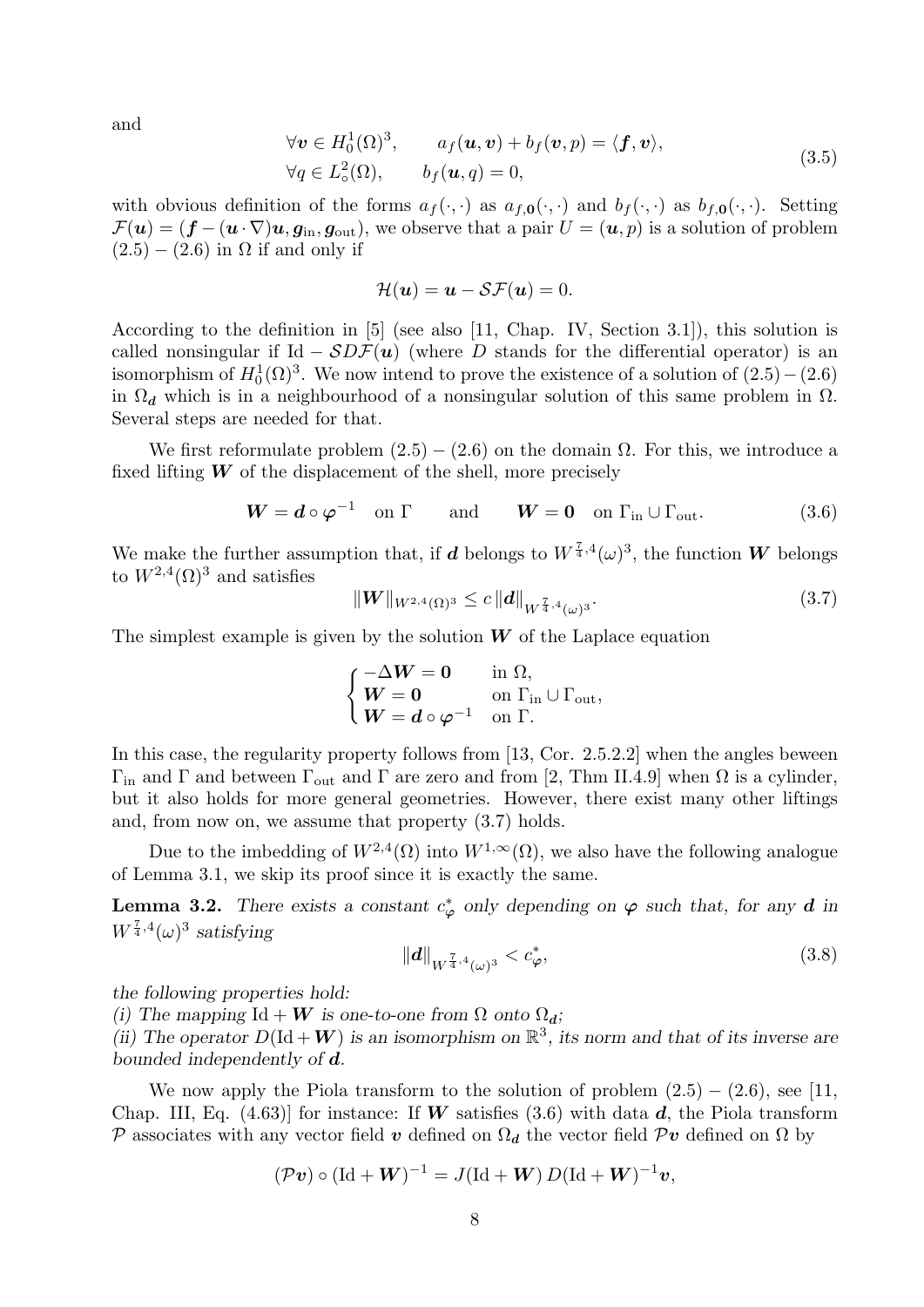where the Jacobian  $J(\text{Id} + W)$  is the determinant of  $D(\text{Id} + W)$ . Thus and with obvious notation, the pair  $(u^d, p^d)$  is a solution of problem  $(2.5) - (2.6)$  on  $\Omega_d$  if and only if the pair  $(\tilde{u}^d, \tilde{p}^d)$ , with  $\tilde{u}^d = \mathcal{P}u^d$  and  $\tilde{p}^d = p^d \circ (\text{Id} + W) + c(p^d)$ , is a solution of

Find  $(\widetilde{u}^d, \widetilde{p}^d)$  in  $H^1(\Omega)^3 \times L^2_{\infty}$  $_{\circ}^{2}(\Omega)$  such that

$$
\widetilde{u}^d = g_{\text{in}} \quad \text{on } \Gamma_{\text{in}}, \qquad \widetilde{u}^d = g_{\text{out}} \quad \text{on } \Gamma_{\text{out}}, \qquad \text{and} \qquad \widetilde{u}^d = 0 \quad \text{on } \Gamma, \qquad (3.9)
$$

and

$$
\forall \mathbf{v} \in H_0^1(\Omega)^3, \qquad \widetilde{a}_{f,d}(\widetilde{\mathbf{u}}^d, \mathbf{v}) + \widetilde{c}_{f,d}(\widetilde{\mathbf{u}}^d; \widetilde{\mathbf{u}}^d, v) + \widetilde{b}_{f,d}(\mathbf{v}, \widetilde{p}^d) = \langle \widetilde{\boldsymbol{f}}, \mathbf{v} \rangle, \forall q \in L_\circ^2(\Omega), \qquad \widetilde{b}_{f,d}(\widetilde{\mathbf{u}}^d, q) = 0,
$$
\n(3.10)

with the function  $\widetilde{\bm{f}}$  defined by

$$
\langle \widetilde{\boldsymbol{f}}, \boldsymbol{v} \rangle = \langle \boldsymbol{f}, \mathcal{P}^{-1} \boldsymbol{v} \rangle. \tag{3.11}
$$

It is readily checked that the form  $\widetilde{b}_{f,d}(\cdot,\cdot),$  given by

$$
\widetilde{b}_{f,d}(\boldsymbol{v},\boldsymbol{q})=-\int_{\Omega}(\text{div}\,\boldsymbol{v})(\boldsymbol{X})q(\boldsymbol{X})\,d\boldsymbol{X},
$$

is equal to  $b_f(\cdot, \cdot)$ . The forms  $\tilde{a}_{f,d}(\cdot, \cdot)$  and  $\tilde{c}_{f,d}(\cdot, \cdot, \cdot)$  are a little more complex, they are given by

$$
\widetilde{a}_{f,d}(\boldsymbol{u},\boldsymbol{v})=\nu_f\,\int_{\Omega}\sum_{i=1}^3(A_{di}\boldsymbol{u})(\boldsymbol{X})\,:\,(A_{di}\boldsymbol{v})(\boldsymbol{X})\,J(\mathrm{Id}+\boldsymbol{W})(\boldsymbol{X})\,d\boldsymbol{X},
$$

and

$$
\widetilde{c}_{f,d}(\boldsymbol{w}; \boldsymbol{u}, \boldsymbol{v}) = \int_{\Omega} \sum_{i=1}^{3} (D(\mathrm{Id} + \boldsymbol{W}) \boldsymbol{w})_{i}(\boldsymbol{X}) \cdot (A_{di} \boldsymbol{u})(\boldsymbol{X}) (D(\mathrm{Id} + \boldsymbol{W}) \boldsymbol{v})(\boldsymbol{X}) \frac{1}{J(\mathrm{Id} + \boldsymbol{W})(\boldsymbol{X})} d\boldsymbol{X},
$$

with the operator  $A_{di}$  defined by

$$
A_{di}\boldsymbol{v} = \frac{1}{J(\mathrm{Id} + \boldsymbol{W})} \left( D(\mathrm{Id} + \boldsymbol{W}) \right) \partial_{x_i} \boldsymbol{v} + \frac{1}{J(\mathrm{Id} + \boldsymbol{W})} \left( \partial_{x_i} D(\mathrm{Id} + \boldsymbol{W}) \right) \boldsymbol{v} - \frac{\partial_{x_i} J(\mathrm{Id} + \boldsymbol{W})}{J(\mathrm{Id} + \boldsymbol{W})^2} \left( D(\mathrm{Id} + \boldsymbol{W}) \right) \boldsymbol{v}.
$$

Note that the addition of the constant  $c(p^d)$  is only made for simplicity, in order that  $\tilde{p}^d$ belongs to  $L^2_{\circ}$  $_{\circ}^{2}(\Omega).$ 

The idea to go further consists in writing

$$
\widetilde{a}_{f,d}(\boldsymbol{u},\boldsymbol{v})=a_f(\boldsymbol{u},\boldsymbol{v})+a_{f,d}^*(\boldsymbol{u},\boldsymbol{v}),\qquad \widetilde{c}_{f,d}(\boldsymbol{w};\boldsymbol{u},\boldsymbol{v})=c_f(\boldsymbol{w};\boldsymbol{u},\boldsymbol{v})+c_{f,d}^*(\boldsymbol{w};\boldsymbol{u},\boldsymbol{v}),\tag{3.12}
$$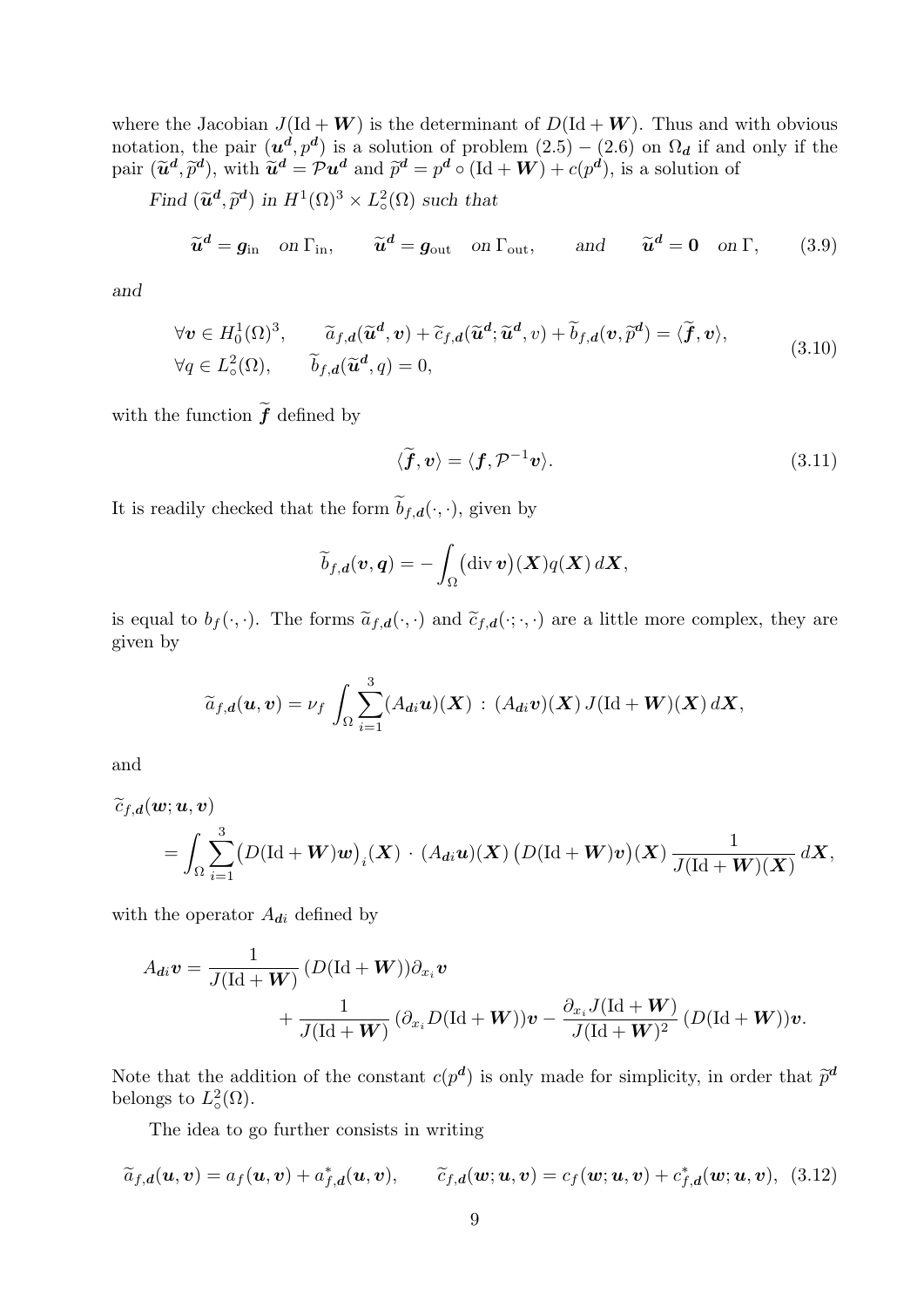with

$$
a_f(\boldsymbol{u}, \boldsymbol{v}) = \nu_f \int_{\Omega} (\mathbf{grad } \boldsymbol{u})(\boldsymbol{X}) : (\mathbf{grad } \boldsymbol{v})(\boldsymbol{X}) d\boldsymbol{X},
$$

$$
c_f(\boldsymbol{w}; \boldsymbol{u}, \boldsymbol{v}) = \int_{\Omega} ((\boldsymbol{w} \cdot \nabla) \boldsymbol{u})(\boldsymbol{X}) \cdot \boldsymbol{v}(\boldsymbol{X}) d\boldsymbol{X}.
$$

Indeed, the forms  $a_f(\cdot, \cdot)$  and  $c_f(\cdot, \cdot, \cdot)$  are obviously continuous on  $H^1(\Omega)^3 \times H^1(\Omega)^3$ and  $H^1(\Omega)^3 \times H^1(\Omega)^3 \times H^1(\Omega)^3$ , respectively, while the norms of the forms  $a_{f,d}^*(\cdot, \cdot)$  and  $c_{f,d}^*(\cdot;\cdot,\cdot)$  are bounded as a function of  $\boldsymbol{d}$ , as stated in the next lemma.

**Lemma 3.3.** If the displacement **d** belongs to  $W^{\frac{7}{4},4}(\omega)^3$ , the following continuity property holds for all  $u, v$ , and  $w$  in  $H^1(\Omega_d)^3$ :

$$
|a_{f,d}^{*}(\boldsymbol{u},\boldsymbol{v})| \leq c \, \|\boldsymbol{d}\|_{W^{\frac{7}{4},4}(\omega)^{3}} \, \|\boldsymbol{u}\|_{H^{1}(\Omega)^{3}} \|\boldsymbol{v}\|_{H^{1}(\Omega)^{3}},
$$
\n
$$
|c_{f,d}^{*}(\boldsymbol{w};\boldsymbol{u},\boldsymbol{v})| \leq c \, \|\boldsymbol{d}\|_{W^{\frac{7}{4},4}(\omega)^{3}} \, \|\boldsymbol{w}\|_{H^{1}(\Omega)^{3}} \|\boldsymbol{u}\|_{H^{1}(\Omega)^{3}} \|\boldsymbol{v}\|_{H^{1}(\Omega)^{3}}.
$$
\n(3.13)

**Proof:** We establish only the first part of  $(3.13)$  since the second one is simpler. It follows from (3.7) that the function **W** belongs to  $W^{2,4}(\Omega)^3$ . We also have

$$
a_{f,d}^{*}(u,v) = \nu_{f} \int_{\Omega} \mathbf{grad} u : \mathbf{grad} v (J(\mathrm{Id} + W)(X) - 1) dX
$$
  
+ 
$$
\nu_{f} \int_{\Omega} \sum_{i=1}^{3} (A_{di} u)(X) \cdot (A_{di} v - \partial_{x_{i}} v)(X) J(\mathrm{Id} + W)(X) dX
$$
  
+ 
$$
\nu_{f} \int_{\Omega} \sum_{i=1}^{3} (A_{di} u - \partial_{x_{i}} u)(X) \cdot (\partial_{x_{i}} v)(X) J(\mathrm{Id} + W)(X) dX.
$$

To bound the first term, we deduce from the trilinearity of the Jacobian that

$$
||J(\mathrm{Id} + \mathbf{W}) - 1||_{L^{\infty}(\Omega)} \leq c ||\mathbf{W}||_{W^{1,\infty}(\Omega)^3} \leq c' ||\mathbf{d}||_{W^{\frac{7}{4},4}(\omega)^3}.
$$

To evaluate the second and third ones it suffices to bound for instance  $||A_{di}v - \partial_{x_i}v||_{L^2(\Omega)^3}$ , hence to bound (owing to the imbedding of  $H^1(\Omega)$  into  $L^6(\Omega)$ ) the three quantities

$$
\|\frac{D(\mathrm{Id} + \mathbf{W})}{J(\mathrm{Id} + \mathbf{W})} - 1\|_{L^{\infty}(\Omega)^{3 \times 3}}, \qquad \|\frac{\partial_{x_i} D(\mathrm{Id} + \mathbf{W})}{J(\mathrm{Id} + \mathbf{W})}\|_{L^3(\Omega)^{3 \times 3}},
$$

$$
\|\frac{\partial_{x_i} J(\mathrm{Id} + \mathbf{W})}{J(\mathrm{Id} + \mathbf{W})^2} (D(\mathrm{Id} + \mathbf{W}))\|_{L^3(\Omega)^{3 \times 3}}.
$$

All this follows from (3.6) and (3.7).

Let us now consider a nonsingular solution  $(u, p)$  of problem  $(2.5) - (2.6)$  on  $\Omega$ . We are interested in proving the existence of a solution of the same problem on  $\Omega_d$  or equivalently of problem  $(3.9) - (3.10)$  when d is small enough. We first consider the modified Stokes problem: The pair  $(\tilde{\mathbf{u}}, \tilde{p})$  belongs to  $H^1(\Omega)^3 \times L^2_{\infty}$  $\mathcal{L}^2_{\circ}(\Omega)$ , satisfies (3.4) and

$$
\forall \mathbf{v} \in H_0^1(\Omega)^3, \qquad \widetilde{a}_{f,d}(\widetilde{\mathbf{u}}, \mathbf{v}) + b_f(\mathbf{v}, \widetilde{p}) = \langle \widetilde{\mathbf{f}}, \mathbf{v} \rangle, \n\forall q \in L_\circ^2(\Omega), \qquad b_f(\widetilde{\mathbf{u}}, q) = 0.
$$
\n(3.14)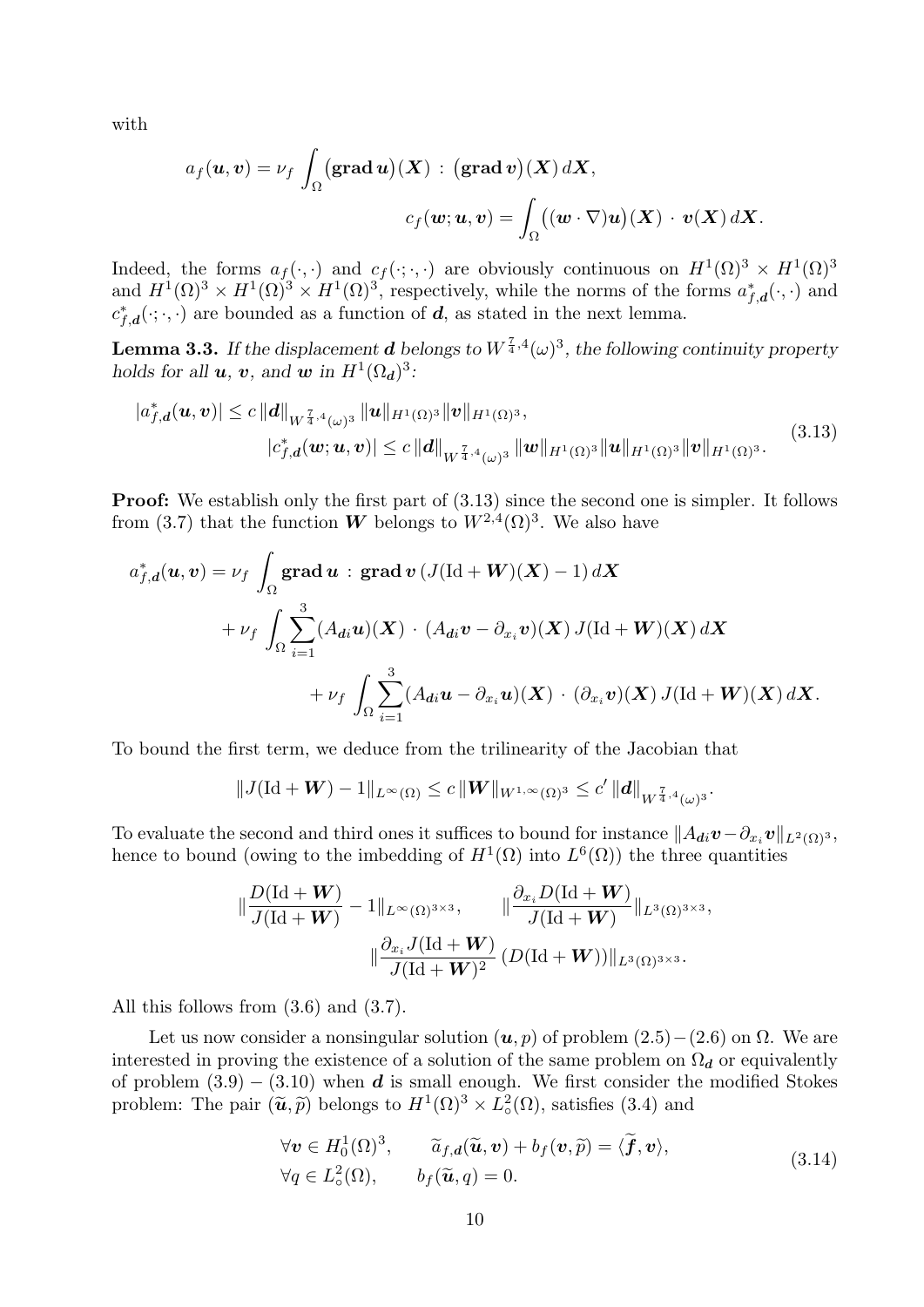Let  $S_d$  denote the modified Stokes operator, i.e., the operator which associates with  $(\tilde{f}, g_{\text{in}}, g_{\text{out}})$  the part  $\tilde{u}$  of the solution  $(\tilde{u}, \tilde{p})$  of this problem. Its existence results from the following lemma.

**Lemma 3.4.** There exist positive constants  $\alpha_f$  and  $\lambda_1$  such that, if the displacement d belongs to  $W^{\frac{7}{4},4}(\omega)^3$  and satisfies

$$
||d||_{W^{\frac{7}{4},4}(\omega)^3} \leq \lambda_1,\tag{3.15}
$$

the following ellipticity property holds

$$
\forall \mathbf{v} \in H_0^1(\Omega)^3, \quad \widetilde{a}_{f,d}(\mathbf{v}, \mathbf{v}) \ge \alpha_f \, \|\mathbf{v}\|_{H^1(\Omega)^3}^2. \tag{3.16}
$$

**Proof:** By using expansion (3.12) combined with the ellipticity property of the form  $a_f(\cdot, \cdot)$ (see  $(2.21)$ ) and Lemma 3.3, we obtain

$$
\widetilde{a}_{f,\boldsymbol{d}}(\boldsymbol{v},\boldsymbol{v})\geq \big(\alpha_{f,\boldsymbol{0}}-c\,\|\boldsymbol{d}\|_{W^{\frac{7}{4},4}(\omega)^{3}}\big)\|\boldsymbol{v}\|_{H^1(\Omega)^{3}}^2,
$$

whence the desired result.

An immediate consequence of this lemma is that, if condition (3.15) holds, the operator  $\mathcal{S}_d$  is continuous from  $H^{-1}(\Omega)^3 \times H^{\frac{1}{2}}_{00}(\Gamma_{\text{in}})^3 \times H^{\frac{1}{2}}_{00}(\Gamma_{\text{out}})^3$  into  $H^1(\Omega)^3$ , with norm bounded independently of  $d$ . We can also derive the next lemma.

**Lemma 3.5.** The following estimate holds for any  $(f, g_{\text{in}}, g_{\text{out}})$  in  $H^{-1}(\Omega)^3 \times H_{00}^{\frac{1}{2}}(\Gamma_{\text{in}})^3 \times$  $H^{\frac{1}{2}}_{00}(\Gamma_{\rm out})^3$ 

$$
\|(\mathcal{S} - \mathcal{S}_{\mathbf{d}})(\mathbf{f}, \mathbf{g}_{\text{in}}, \mathbf{g}_{\text{out}})\|_{H^1(\Omega)^3} \n\leq c \left( \|\mathbf{f}\|_{H^{-1}(\Omega)^3} + \|\mathbf{g}_{\text{in}}\|_{H^{\frac{1}{2}}_{00}(\Gamma_{\text{in}})^3} + \|\mathbf{g}_{\text{out}}\|_{H^{\frac{1}{2}}_{00}(\Gamma_{\text{out}})^3} \right) \|\mathbf{d}\|_{W^{\frac{7}{4},4}(\omega)^3}.
$$
\n(3.17)

**Proof:** Setting  $u = S(f, g_{\text{in}}, g_{\text{out}})$  and  $u_d = S_d(f, g_{\text{in}}, g_{\text{out}})$ , we observe from expansion (3.12) that

$$
\forall \boldsymbol{v} \in \mathbb{K}(\Omega), \quad a_f(\boldsymbol{u}-\boldsymbol{u_d}, \boldsymbol{v}) = a_{f,\boldsymbol{d}}^*(\boldsymbol{u_d}, \boldsymbol{v}),
$$

where  $\mathbb{K}(\Omega)$  stands for the kernel of  $b_f(\cdot, \cdot)$  in  $H_0^1(\Omega)^3$ . Thus, since  $u-u_d$  belongs to  $\mathbb{K}(\Omega)$ , the desired result follows from Lemma 3.3, combined with the continuity of  $S_d$ .

To go further, we introduce the mapping  $C_d$  defined with values in  $H^{-1}(\Omega)^3$  by

$$
\forall \boldsymbol{v} \in H_0^1(\Omega)^3, \quad \langle C_{\boldsymbol{d}}(\boldsymbol{u}), \boldsymbol{v} \rangle = \widetilde{c}_{f, \boldsymbol{d}}(\boldsymbol{u}; \boldsymbol{u}, \boldsymbol{v}).
$$

Indeed, a pair  $U_d = (\tilde{u}^d, \tilde{p}^d)$  is a solution of problem  $(3.9) - (3.10)$  if and only if it satisfies

$$
\mathcal{H}_d(\widetilde{\mathbf{u}}_d) = \widetilde{\mathbf{u}}_d - \mathcal{S}_d \mathcal{F}_d(\widetilde{\mathbf{u}}_d) = 0, \quad \text{with} \quad \mathcal{F}_d(\mathbf{u}) = (\widetilde{\mathbf{f}} - C_d(\mathbf{u}), \mathbf{g}_{\text{in}}, \mathbf{g}_{\text{out}}). \tag{3.18}
$$

**Lemma 3.6.** Let  $U = (u, p)$  is a nonsingular solution of problem  $(2.5) - (2.6)$  in  $\Omega$ . There exist a neighbourhood V of **u** and a positive constant  $\lambda_2$  such that, if the displacement **d** belongs to  $W^{\frac{7}{4},4}(\omega)^3$  and satisfies

$$
\|\boldsymbol{d}\|_{W^{\frac{7}{4},4}(\omega)^3} \le \lambda_2,\tag{3.19}
$$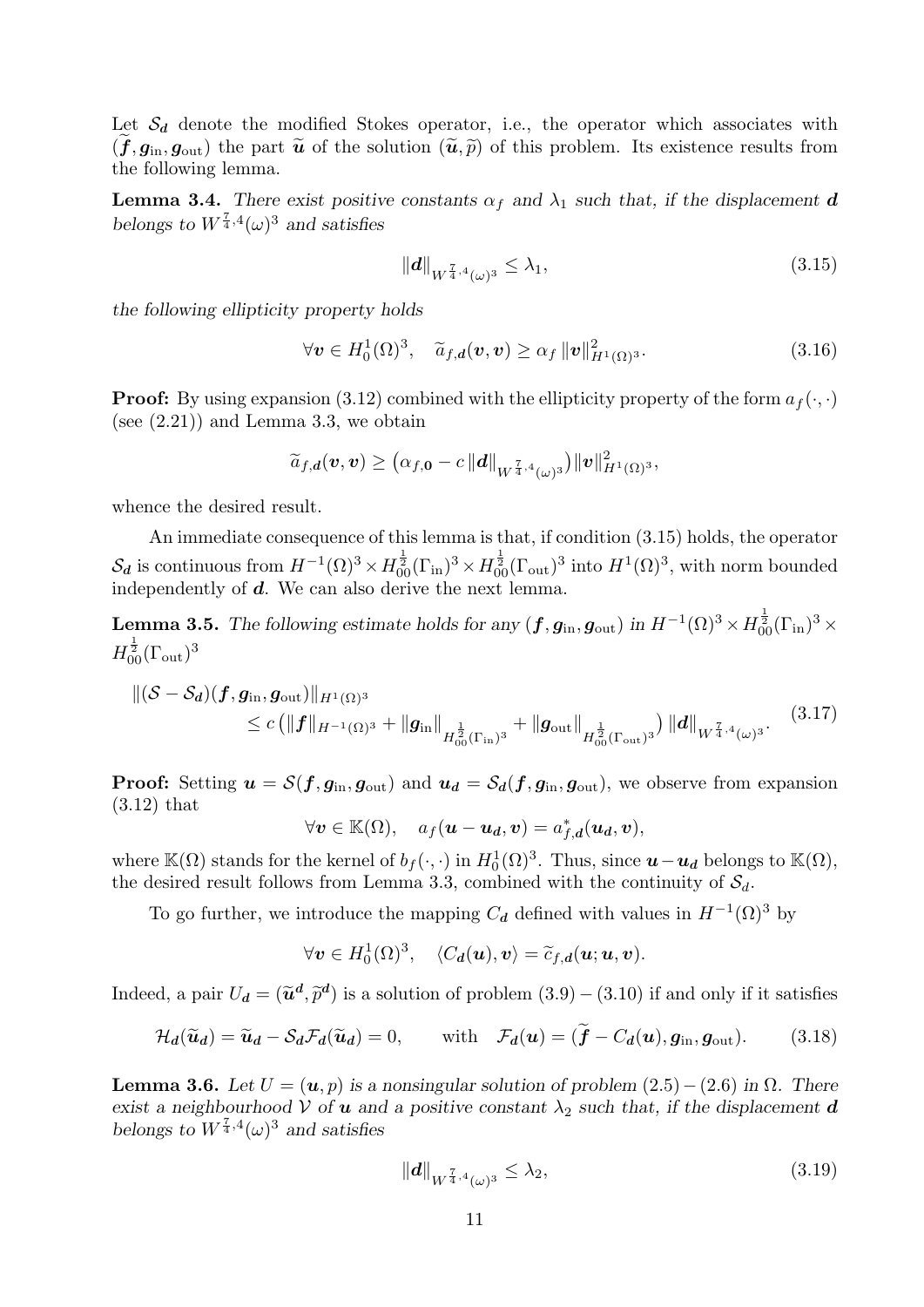for all v in V, the operator  $D\mathcal{H}_d(v)$  is an isomorphism of  $H_0^1(\Omega)^3$  and the norm of its inverse is bounded independently of d.

Proof: We have

$$
D\mathcal{H}_d(v) = D\mathcal{H}(u) - (S - S_d) (D(u.\nabla)u, 0, 0)
$$
  
+ 
$$
S_d (DC_d(u) - D(u.\nabla)u, 0, 0) + S_d (DC_d(v) - DC_d(u), 0, 0).
$$

By definition,  $D\mathcal{H}(\boldsymbol{u})$  is an isomorphism of  $H_0^1(\Omega)^3$ . Next,

1) the second term is bounded from Lemma 3.5 as a function of  $||d||_{W^{\frac{7}{4},4}(\omega)^3}$ ;

2) the third term only depends on  $c_{f,d}^*(\cdot;\cdot,\cdot)$  and, thanks to Lemma 3.3 and the continuity of  $\mathcal{S}_d$ , is also bounded as a function of  $\|d\|_{W^{\frac{7}{4},4}(\omega)^3};$ 

3) due to the continuity of  $\mathcal{S}_d$  and  $DC_d$ , the fourth term is bounded for v in an appropriate neighbourhood of  $u$ .

Combining all this yields the lemma.

We skip the proofs of the next two lemmas, which are obvious.

**Lemma 3.7.** The mapping:  $v \mapsto D\mathcal{H}_d(v)$  is Lipschitz-continuous on any bounded neighbourhood of  $u$ , with Lipschitz constant independent of  $d$ .

**Lemma 3.8.** There exists a constant c such that the following property holds

$$
\|\mathcal{H}_d(u)\|_{H^1(\Omega)^3} \le c \|d\|_{W^{\frac{7}{4},4}(\omega)^3}.
$$
\n(3.20)

Combining all this with a fixed-point theorem (see [11, Chap. IV, Thm 3.1] in a different framework) leads to the following result.

**Proposition 3.9.** There exists a positive constant  $\lambda$  such that, for any nonsingular solution U of problem  $(2.5) - (2.6)$  in  $\Omega$  and for all **d** in  $W^{\frac{7}{4},4}(\omega)^3$  satisfying

$$
||d||_{W^{\frac{7}{4},4}(\omega)^3} \le \lambda,\tag{3.21}
$$

problem  $(3.9) - (3.10)$  has a unique solution in an appropriate neighbourhood of U.

**Proof:** Let  $\gamma$  be the norm of  $D\mathcal{H}_d(\boldsymbol{u})^{-1}$  as an isomorphism of  $H_0^1(\Omega)^3$ ,  $\mu$  be the Lipschitz constant of  $D\mathcal{H}_d(\cdot)$  in a neighbourhood of u and  $\varepsilon$  be equal to  $\|\mathcal{H}_d(u)\|_{H^1(\Omega)^3}$ . We define the function  $\Phi$  on  $H^1(\Omega)^3$  by

$$
\Phi(\boldsymbol{v}) = \boldsymbol{v} - \left(D\mathcal{H}_d(\boldsymbol{u})\right)^{-1} \mathcal{H}_d(\boldsymbol{v}).
$$

We choose  $\lambda$  such that  $4\gamma^2 \mu \varepsilon < 1$  (this follows from Lemma 3.8, combined with Lemmas 3.6 and 3.7). Thus, it can be checked that

1)  $\Phi$  maps the sphere with centre **u** and radius  $2\gamma \varepsilon$  into itself: This is easily derived from the formula

$$
\Phi(\mathbf{v}) - \mathbf{u} = -\left(D\mathcal{H}_d(\mathbf{u})\right)^{-1} \mathcal{H}_d(\mathbf{u}) + \left(D\mathcal{H}_d(\mathbf{u})\right)^{-1} \left(\int_0^1 \left(D\mathcal{H}_d(\mathbf{u}) - D\mathcal{H}_d(\mathbf{u} + t(\mathbf{v} - \mathbf{u}))\right) dt\right) \cdot (\mathbf{v} - \mathbf{u}),
$$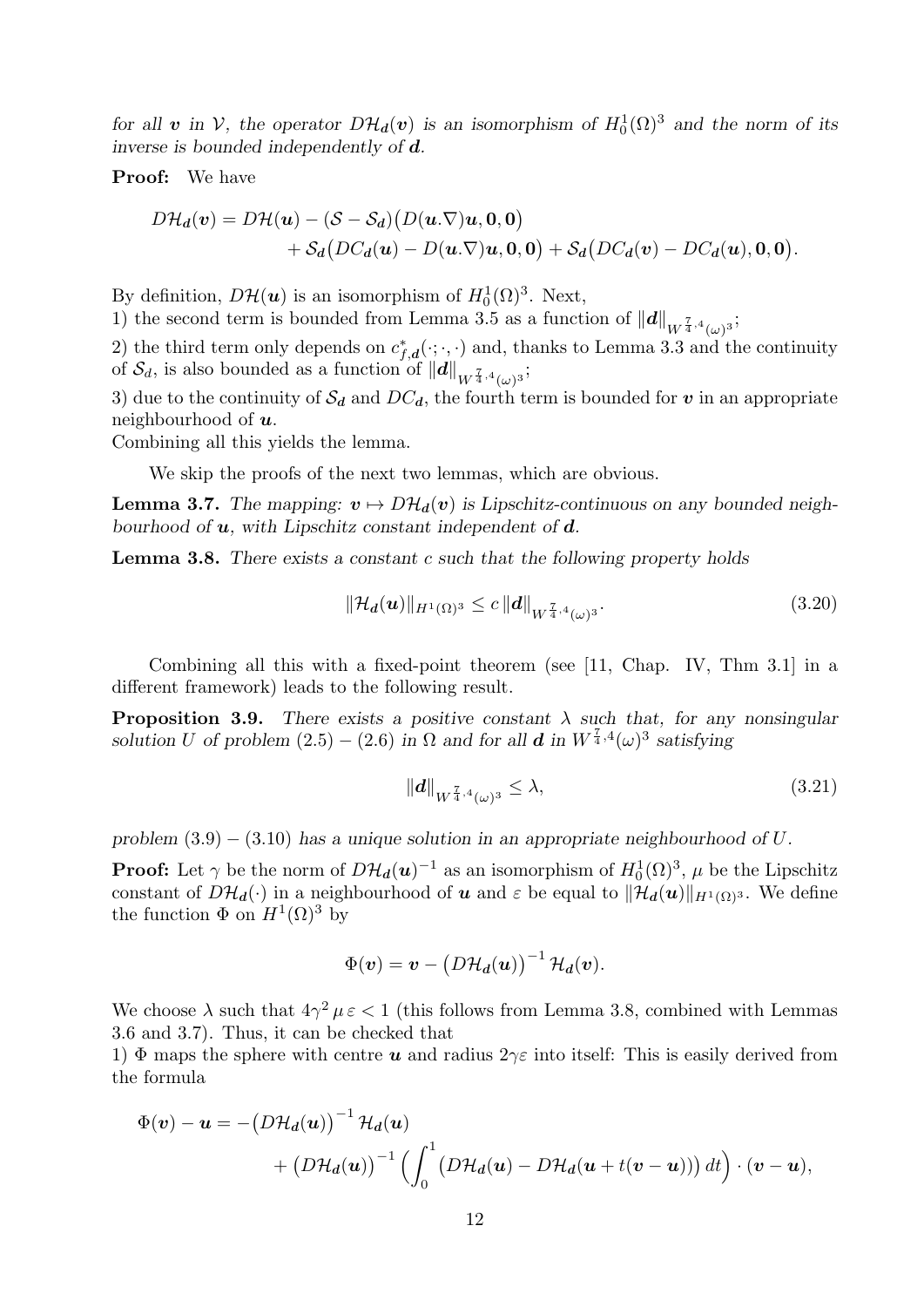which leads to the estimate

$$
\|\Phi(\boldsymbol{v})-\boldsymbol{u}\|_{H^1(\Omega)^3}\leq \gamma\,\varepsilon+\frac{\gamma\mu}{2}\,\|\boldsymbol{v}-\boldsymbol{u}\|_{H^1(\Omega)^3}^2,
$$

whence the desired result.

2)  $\Phi$  is a strict contraction of this same sphere: Indeed, we have

$$
\Phi(\boldsymbol{v}) - \Phi(\boldsymbol{w}) = \left(D\mathcal{H}_d(\boldsymbol{u})\right)^{-1} \left(\int_0^1 \left(D\mathcal{H}_d(\boldsymbol{u}) - D\mathcal{H}_d(\boldsymbol{w} + t(\boldsymbol{v} - \boldsymbol{w}))\right) dt\right) \cdot (\boldsymbol{v} - \boldsymbol{w}),
$$

which yields the contraction property.

Thus,  $\Phi$  has a unique fixed point  $\tilde{u}_d$  in this sphere. The existence of a  $\tilde{p}_d$  such that  $(\tilde{u}_d, \tilde{p}_d)$ is a solution of problem  $(3.9) - (3.10)$  is then a direct consequence of the inf-sup condition  $(2.22)$  applied on  $\Omega$ .

Less regularity than stated in Assumption 2.2 was required for the previous results (note that  $\tilde{W}^{\frac{8}{3},3}(\omega)$  is imbedded into  $W^{\frac{7}{4},4}(\omega)$ ). However, we need a further regularity property of the solution  $(\widetilde{u}_d, \widetilde{p}_d)$  which requires the  $W^{\frac{8}{3},3}(\omega)^3$  regularity of d. From now on, we assume that the Stokes operator S is continuous from  $L^3(\Omega)^3 \times W^{\frac{5}{3}}(\Gamma_{\text{in}})^3 \times W^{\frac{5}{3}}(\Gamma_{\text{out}})^3$ into  $W^{2,3}(\Omega)^3$ .

**Lemma 3.10.** For any nonsingular solution U of problem  $(2.5) - (2.6)$  in  $\Omega$  and for all W in  $W^{2,\infty}(\omega)^3 \cap W^{3,3}(\omega)^3$ , the solution  $(\tilde{u}_d, \tilde{p}_d)$  of problem  $(3.9) - (3.10)$  exhibited in Proposition 3.9 belongs to  $W^{2,3}(\Omega)^3 \times W^{1,3}(\Omega)$  and satisfies

$$
\|\widetilde{\boldsymbol{u}}_{\boldsymbol{d}}\|_{W^{2,3}(\Omega)^3} + \|\widetilde{p}_{\boldsymbol{d}}\|_{W^{1,3}(\Omega)} \le c \left( \|\boldsymbol{f}\|_{L^3(\Omega)^3} + \|\boldsymbol{g}_{\rm in}\|_{W^{\frac{5}{3},3}(\Gamma_{\rm in})^3} + \|\boldsymbol{g}_{\rm out}\|_{W^{\frac{5}{3},3}(\Gamma_{\rm out})^3} \right). \tag{3.22}
$$

**Proof:** We first consider the Stokes problem  $(3.4) - (3.14)$ . By letting v run through  $\mathscr{D}(\Omega)^3$ , q run through  $\mathscr{D}(\Omega)$  and divide by  $J(\text{Id} + \mathbf{W})$ , we can write it in the distribution sense

$$
\begin{cases}\n-\nu_f \Delta \widetilde{\mathbf{u}} + \mathbf{grad} \widetilde{p} = R(\widetilde{\mathbf{u}}) + \widetilde{\mathbf{f}} J (\mathrm{Id} + \mathbf{W})^{-1} & \text{in } \Omega, \\
\mathrm{div} \widetilde{\mathbf{u}} = 0 & \text{in } \Omega,\n\end{cases}
$$

plus of course the boundary conditions. The term  $R(\tilde{u})$  is rather complex, however, by combining the regularity assumption on W with the imbedding of  $H^1(\Omega)$  into  $L^6(\Omega)$ , it can be checked that R maps  $H^1(\Omega)^3$  into  $L^2(\Omega)^3$ . Thus, the regularity property of the Stokes problem combined with a boot-strap argument, yield the desired property for  $S_d$ . Finally the same property holds for the Navier–Stokes equations  $(3.9) - (3.10)$  thanks to another boot-strap argument.

We are now interested in solving problem  $(2.15)$ . Assuming that d is known and satisfies (3.21), we denote by  $(\tilde{u}(d), \tilde{p}(d))$  the unique solution of problem  $(3.9) - (3.10)$ exhibited in Proposition 3.9. The right-hand side of problem (2.15) can now be written

$$
\mathcal{L}(\boldsymbol{E}) = \int_{\omega} \boldsymbol{k} \cdot \boldsymbol{e} \sqrt{a} \, dx + \mathcal{M}_d(\boldsymbol{E}),
$$

with

$$
\mathcal{M}_d(\boldsymbol{E}) = \int_{\Gamma_{d}} (\nu_f \, \partial_n \boldsymbol{u}(d) - p(d)\boldsymbol{n}) (\boldsymbol{\tau}) \cdot (\boldsymbol{e} \circ (\boldsymbol{\varphi} + d)^{-1}) (\boldsymbol{\tau}) \, d\boldsymbol{\tau}.
$$
 (3.23)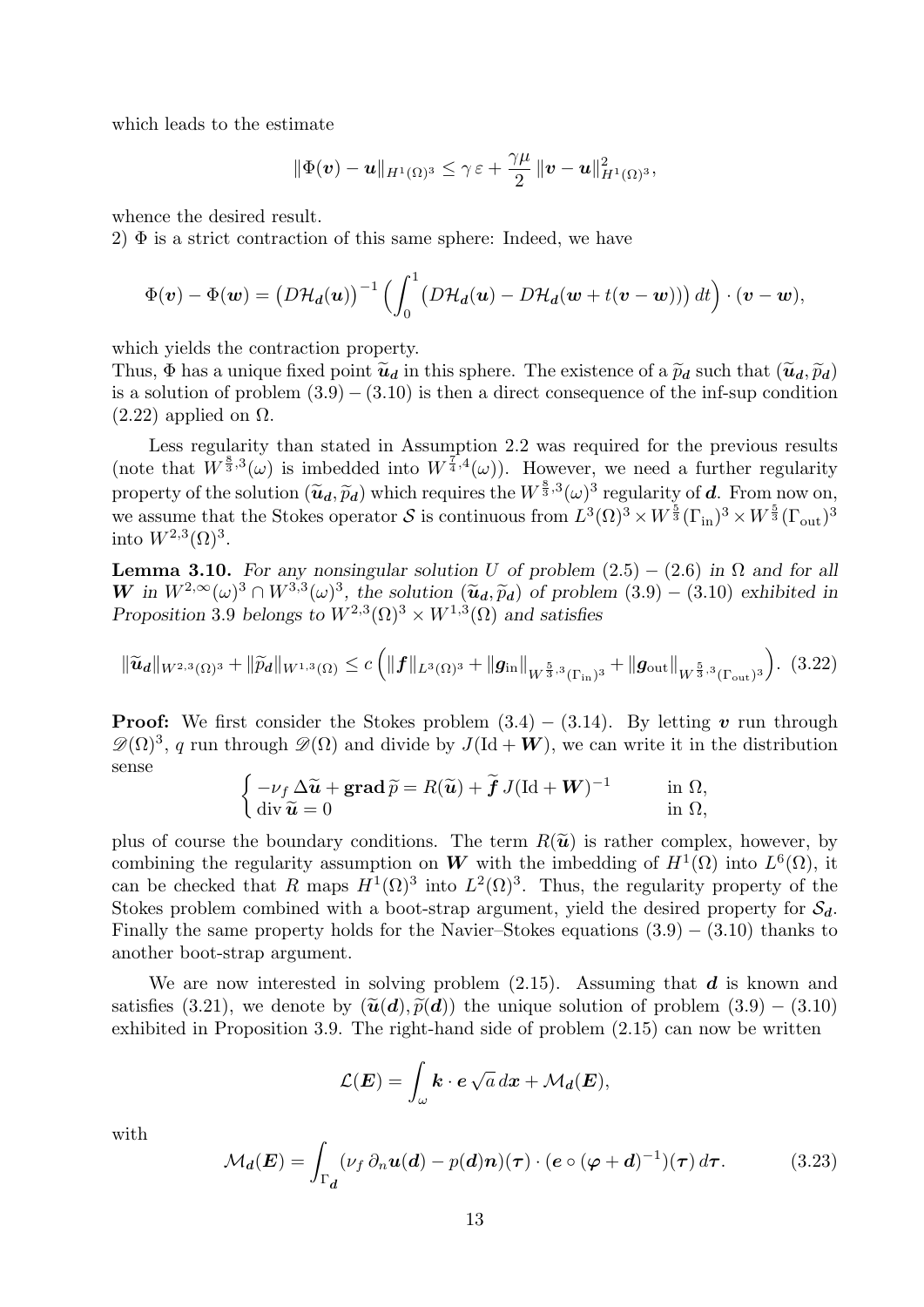We also denote by  $M(\boldsymbol{d})$  the element of the dual space of  $H^1_{\diamond}(\omega)^3$  defined by

$$
\forall e \in H^1_\diamond(\omega)^3, \quad \langle M(\boldsymbol{d}), e \rangle = \mathcal{M}_\boldsymbol{d}(E) \tag{3.24}
$$

(indeed, this last quantity does not depend on the second argument of  $E$ ).

Let  $\mathcal{T}$  be the linear operator which associates with any  $\mathbf{k}$  in  $L^2(\omega)^3$  the part  $\mathbf{d}$  of the solution  $\bm{D}$  of problem (2.26). Thus, problem (2.15) can be written equivalently

$$
\mathbf{d} - \mathcal{T}\big(\mathbf{k}\sqrt{a} + M(\mathbf{d})\big) = 0. \tag{3.25}
$$

We now prove some properties of the mapping  $M$ . We are led to make a further assumption, which involves a stronger regularity on  $\varphi$  (and is satisfied for instance when  $\partial\Omega$  is of class  $\mathcal{C}^{2,1}$ , see [13, Thm 2.5.1.1]).

**Assumption 3.11.** The mapping:  $d \mapsto W$ , where W is a fixed lifting operator satisfying (3.6), is continuous from  $W^{2,\infty}(\omega)^3 \cap W^{\frac{8}{3},3}(\omega)^3$  into  $W^{2,\infty}(\Omega)^3 \cap W^{3,3}(\Omega)^3$ .

**Lemma 3.12.** If Assumption 3.11 holds, the following property holds for all  $d$  in the ball of  $W^{\frac{8}{3},3}(\omega)^3$  with radius  $\lambda$ ,

$$
||M(\boldsymbol{d})||_{W^{\frac{2}{3},3}(\omega)^{3}} \leq c\left(1 + ||\boldsymbol{d}||_{W^{\frac{8}{3},3}(\omega)^{3}}\right).
$$
\n(3.26)

**Proof:** Recalling that the transformation Id + W maps  $\Omega$  onto  $\Omega_d$  and  $\Gamma$  onto  $\Gamma_d$ , we have

$$
\mathcal{M}_d(\boldsymbol{E}) = \int_{\Gamma} (\nu_f \, \partial_n \widetilde{\boldsymbol{u}}(\boldsymbol{d}) - \widetilde{p}(\boldsymbol{d}) \boldsymbol{n}) (\boldsymbol{\tau}) \cdot \widetilde{\boldsymbol{e}}(\boldsymbol{\tau}) J(\mathrm{Id} + \boldsymbol{W}) \, d\boldsymbol{x}, \tag{3.27}
$$

with appropriate definition for  $\tilde{e}$ . Since  $J(\text{Id} + W)$  is also bounded by  $c(1 + ||d||_{W^{\frac{8}{3},3}(\omega)^3})$  , the desired result follows from Lemma 3.10 which implies that  $\nu_f \partial_n \tilde{u}(d) - \tilde{p}(d)n$  belongs to  $W^{\frac{2}{3},3}(\omega)^3$  and the product theorem, see [13, Thm 1.4.4.2] for instance.

**Lemma 3.13.** If Assumption 3.11 holds, the following property holds for all  $d_1$  and  $d_2$  in the ball of  $W^{\frac{8}{3},3}(\omega)^3$  with radius  $\lambda$ ,

$$
||M(\boldsymbol{d}_1) - M(\boldsymbol{d}_2)||_{W^{\frac{2}{3},3}(\omega)^3} \leq c||\boldsymbol{d}_1 - \boldsymbol{d}_2||_{W^{\frac{8}{3},3}(\omega)^3}.
$$
\n(3.28)

**Proof:** Using the same transformation as in the previous proof, we have with obvious notation

$$
\mathcal{M}_{d_1}(E) - \mathcal{M}_{d_2}(E)
$$
\n
$$
= \int_{\Gamma} (\nu_f \, \partial_n \widetilde{u}_1(d) - \widetilde{p}_1(d)\mathbf{n}) (\tau) \cdot \widetilde{e}(\tau) \left( J(\mathrm{Id} + W_1) - J(\mathrm{Id} + W_2) \right) dx \tag{3.29}
$$
\n
$$
+ \int_{\Gamma} ((\nu_f \, \partial_n \widetilde{u}(d_1) - \widetilde{p}(d_1)\mathbf{n}) - (\nu_f \, \partial_n \widetilde{u}(d_2) - \widetilde{p}(d_2)\mathbf{n})) (\tau) \cdot \widetilde{e}(\tau) J(\mathrm{Id} + W_2) dx.
$$

Bounding the first line follows from the trilinearity of the Jacobian. To handle the second line, we derive from (3.18) that  $\tilde{\boldsymbol{u}}(\boldsymbol{d}_1) - \tilde{\boldsymbol{u}}(\boldsymbol{d}_2)$  satisfies

$$
\mathcal{H}_{d_1}(\widetilde{u}(d_1)) - \mathcal{H}_{d_1}(\widetilde{u}(d_2)) = -(\mathcal{S}_{d_2} - \mathcal{S}_{d_1})\mathcal{F}_{d_2}(\widetilde{u}(d_2)) - \mathcal{S}_{d_1}(C_{d_1}(\widetilde{u}(d_2)) - C_{d_2}(\widetilde{u}(d_2)), 0, 0).
$$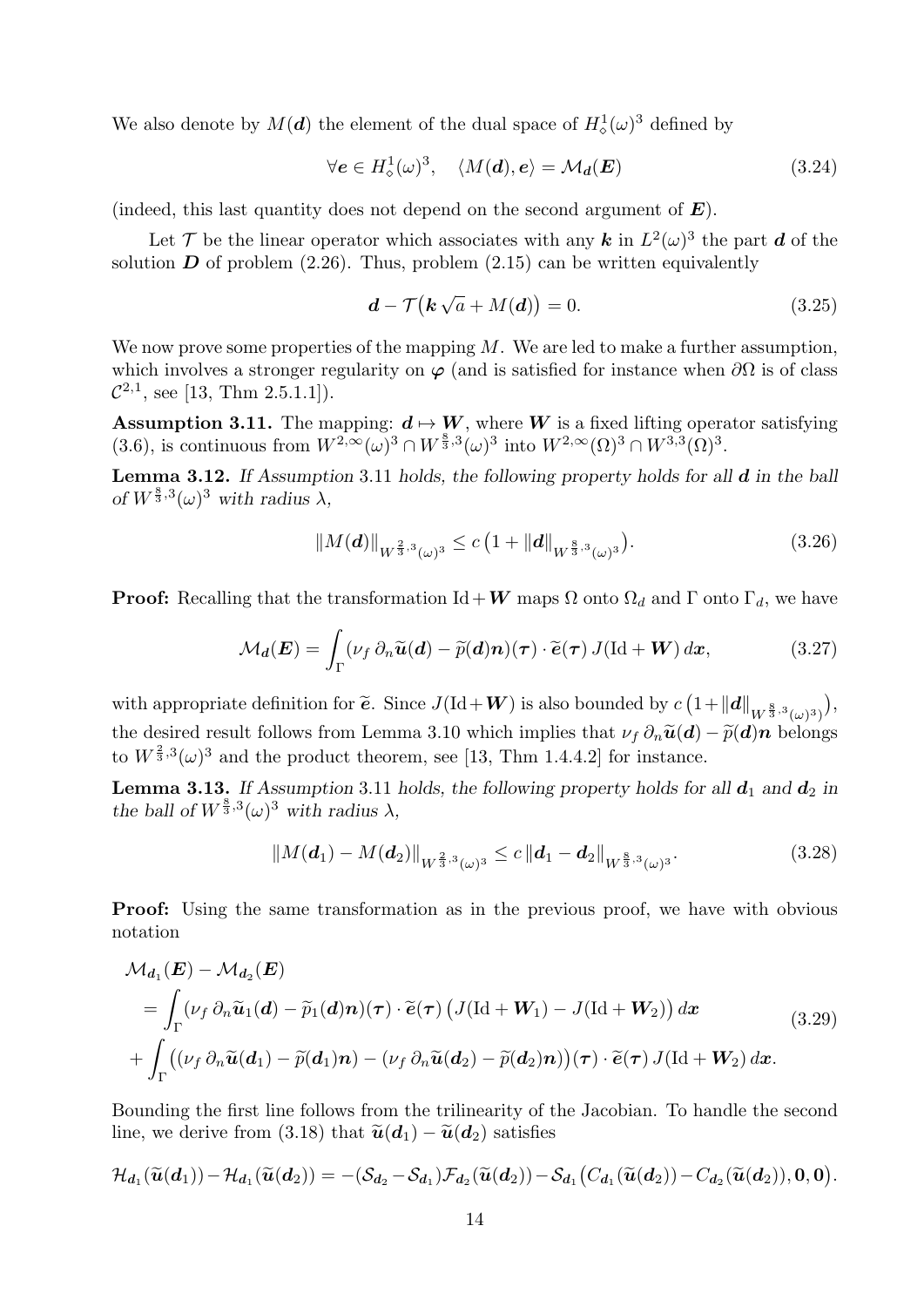An upper bound for the right-hand side is easily derived from extensions of Lemmas 3.3 and 3.5. On the other hand, we have

$$
\mathcal{H}_{d_1}(\widetilde{u}(d_1)) - \mathcal{H}_{d_1}(\widetilde{u}(d_2)) = \left(D\mathcal{H}_{d_1}(\widetilde{u}(d_1))\right) + \int_0^1 \left(D\mathcal{H}_{d_1}(\widetilde{u}(d_1) + t(\widetilde{u}(d_2) - \widetilde{u}(d_1))) - D\mathcal{H}_{d_1}(\widetilde{u}(d_1))\right)dt\right) \cdot (\widetilde{u}(d_1) - \widetilde{u}(d_2)).
$$

It is readily checked that  $D\mathcal{H}_{d_1}(\tilde{u}(d_1))$  is an isomorphism of  $W^{2,3}(\Omega)^3$ . Combining all this with an analogue of Lemma 3.7 yields

$$
\|\widetilde{\boldsymbol{u}}(\boldsymbol{d}_1)-\widetilde{\boldsymbol{u}}(\boldsymbol{d}_2)\|_{W^{2,3}(\Omega)^3}\leq c\left\|\boldsymbol{d}_1-\boldsymbol{d}_2\right\|_{W^{\frac{8}{3},3}(\omega)^3}.
$$

A similar estimate for  $\|\widetilde{p}(\boldsymbol{d}_1) - \widetilde{p}(\boldsymbol{d}_2)\|_{W^{1,3}(\Omega)}$  is then derived by standard arguments. Inserting this into (3.29) gives the desired estimate.

We now prove the existence result in an obvious way.

**Proposition 3.14.** There exists a positive real number  $\alpha_0$  such that, if Assumption 2.2 holds with  $\alpha < \alpha_0$  and Assumption 3.11 also holds, for any nonsingular solution U of problem  $(2.5) - (2.6)$  in  $\Omega$ , problem  $(2.15)$  has a solution  $\mathbf{D} = (\mathbf{d}, r)$  with  $\mathbf{d}$  in  $W^{\frac{8}{3},3}(\omega)^3$ .

**Proof:** From the previous two lemmas, for  $\alpha \leq \alpha_0$ , there exists a positive  $\lambda^*$  such that the mapping:  $\boldsymbol{d} \mapsto \mathcal{T}(\boldsymbol{k}\sqrt{a} + M(\boldsymbol{d}))$ 

1) sends the ball of  $W^{\frac{8}{3},3}(\omega)^3$  with radius  $\lambda^*$  into itself,

2) is a contraction of this ball.

Thus, there exists a unique solution of problem  $(3.25)$  in this ball. Defining r as the part of the solution of problem (3.25) associated with d (see the definition of  $\mathcal{T}$ ), the pair  $D = (d, r)$  is a solution of  $(2.15)$ .

Owing to the inf-sup condition (2.25), we are in a position to state the main result of this section.

**Theorem 3.15.** If Assumptions 2.2 with  $\alpha \le \alpha_0$  and 3.11 hold, problem  $(2.5) - (2.6)$  – (2.19) has a solution  $(\mathbf{u}, p, \mathbf{D}, \psi)$  in  $H^1(\Omega_d)^3 \times L^2(\Omega_d) \times \mathbb{X}(\omega) \times \mathbb{M}(\omega)$ .

The fact that  $\alpha$  is small enough in the regularity property (2.27) only depends on the properties of the shell: For instance, it holds if the Young modulus  $E$  is large enough with respect to its thickness t.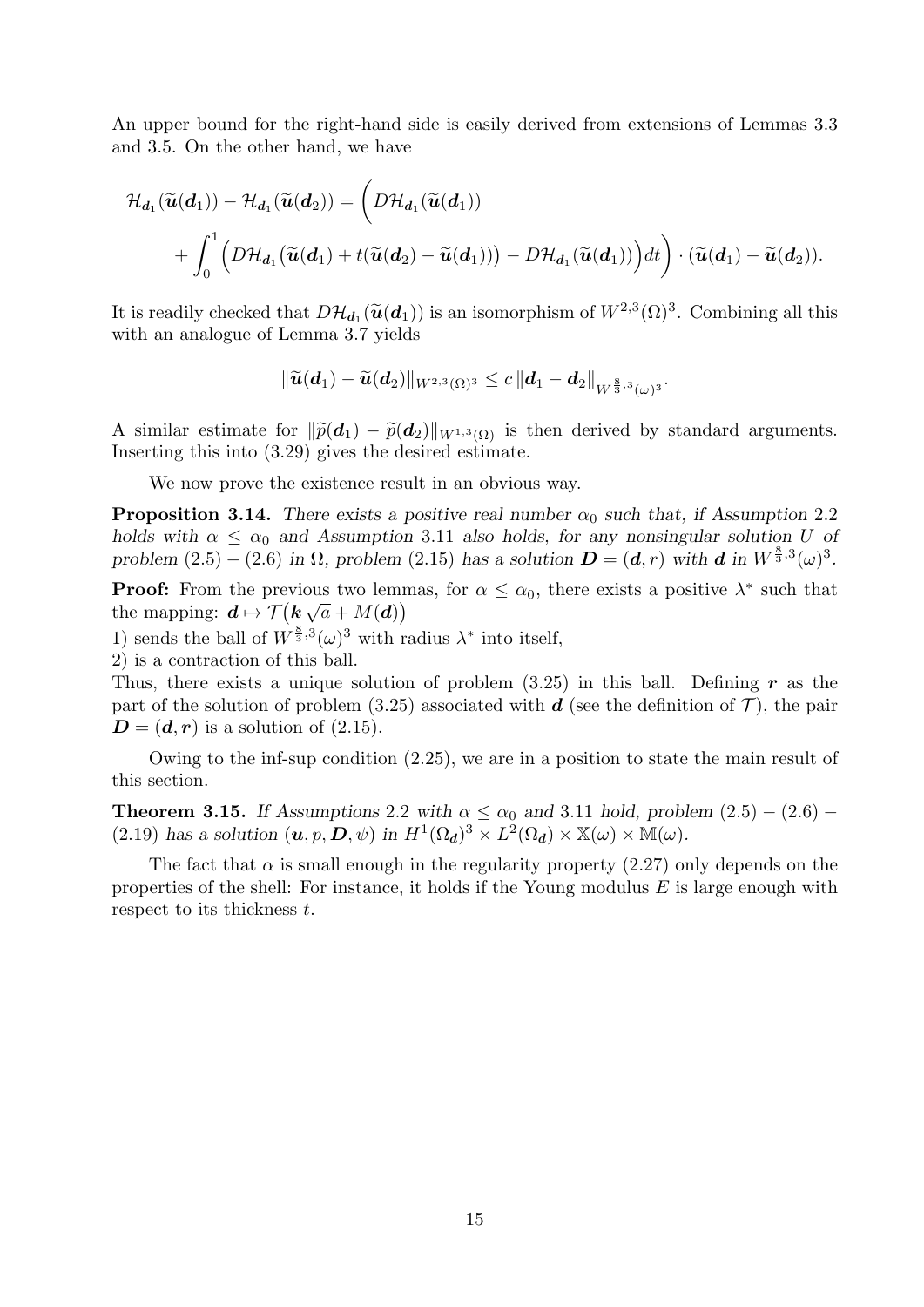#### 4. An algorithm for uncoupling the unknowns.

In view of the previous analysis, we decide to construct a sequence  $(\tilde{u}^n, \tilde{p}^n, D^n, \psi^n)_n$ <br>h converges to a solution of publics  $(2, 0)$ ,  $(2, 10)$ ,  $(2, 10)$  of sequence coupled with the which converges to a solution of problem  $(3.9) - (3.10) - (2.19)$  of course coupled with the construction of a fixed lifting operator  $W$  satisfying  $(3.6)$ . Such a sequence is constructed by induction in the following way.

Starting from  $\mathbf{d}^0 = \mathbf{0}$  and assuming by induction that  $\mathbf{d}^n$  is known, we first introduce the solution  $W^n$  of the problem

$$
\begin{cases}\n-\Delta \mathbf{W}^n = \mathbf{0} & \text{in } \Omega, \\
\mathbf{W}^n = \mathbf{0} & \text{on } \Gamma_{\text{in}} \cup \Gamma_{\text{out}}, \\
\mathbf{W}^n = \mathbf{d}^n \circ \varphi^{-1} & \text{on } \Gamma,\n\end{cases} (4.1)
$$

and we assume that condition (3.7) holds. Next, we consider the problem

Find  $(\widetilde{\mathbf{u}}^n, \widetilde{p}^n)$  in  $H^1(\Omega)^3 \times L^2_{\circ}$  $_{\circ}^{2}(\Omega)$  such that

$$
\widetilde{\boldsymbol{u}}^n = \boldsymbol{g}_{\text{in}} \quad \text{on } \Gamma_{\text{in}}, \qquad \widetilde{\boldsymbol{u}}^n = \boldsymbol{g}_{\text{out}} \quad \text{on } \Gamma_{\text{out}}, \qquad \text{and} \qquad \widetilde{\boldsymbol{u}}^n = \boldsymbol{0} \quad \text{on } \Gamma, \qquad (4.2)
$$

and

$$
\forall \mathbf{v} \in H_0^1(\Omega)^3, \qquad \widetilde{a}_{f,d^n}(\widetilde{\mathbf{u}}^n, \mathbf{v}) + \widetilde{c}_{f,d^n}(\widetilde{\mathbf{u}}^n; \widetilde{\mathbf{u}}^n, v) + \widetilde{b}_f(\mathbf{v}, \widetilde{p}^n) = \langle \widetilde{\mathbf{f}}^n, \mathbf{v} \rangle,
$$
  
\n
$$
\forall q \in L^2(\Omega), \qquad \widetilde{b}_f(\widetilde{\mathbf{u}}^n, q) = 0,
$$
\n(4.3)

with obvious notation for  $\tilde{\mathbf{f}}^n$ , see (3.11). Exactly the same arguments as for Proposition 3.9 yields the following result.

**Lemma 4.1.** There exists a positive constant  $\lambda$  such that, for any nonsingular solution U of problem  $(2.5) - (2.6)$  in  $\Omega$  and for all  $d^n$  in  $W^{\frac{7}{4},4}(\omega)^3$  satisfying  $(3.21)$ , problem  $(4.2) - (4.3)$  has a unique solution  $(\tilde{u}^n, \tilde{p}^n)$  in an appropriate neighbourhood of U.

Next, assuming that  $\boldsymbol{d}^n$  and  $(\tilde{\boldsymbol{u}}^n, \tilde{p}^n)$  are known, we are interested in the problem Find  $(D^{n+1}, \psi^{n+1})$  in  $\mathbb{X}(\omega) \times \mathbb{M}(\omega)$  such that

$$
\forall \mathbf{E} \in \mathbb{X}(\omega), \quad a_s(\mathbf{D}^{n+1}, \mathbf{E}) + b_s(\mathbf{E}, \psi^{n+1}) = \mathcal{L}_n(\mathbf{E}),
$$
  
\n
$$
\forall \chi \in \mathbb{M}(\omega), \quad b_s(\mathbf{D}^{n+1}, \chi) = 0,
$$
\n(4.4)

where the form  $\mathcal{L}_n(\cdot)$  is now defined by

$$
\mathcal{L}_n(\boldsymbol{E}) = \int_{\omega} \boldsymbol{k} \cdot \boldsymbol{e} \sqrt{a} \, dx + \int_{\Gamma_{d^n}} (\nu_f \, \partial_n \boldsymbol{u}^n - p^n \boldsymbol{n}) (\boldsymbol{\tau}) \cdot (\boldsymbol{e} \circ (\boldsymbol{\varphi} + \boldsymbol{d}^n)^{-1}) (\boldsymbol{\tau}) \, d \boldsymbol{\tau}.
$$
 (4.5)

The next result is now a direct consequence of the ellipticity property (2.24) of the form  $a_s(\cdot, \cdot)$  and of the inf-sup condition (2.25) (and also of Lemma 3.10 for the continuity of the right-hand side).

Lemma 4.2. If Assumptions 2.2 and 3.11 hold, problem (4.4) has a unique solution  $(D^{n+1}, \psi^{n+1})$  with  $d^{n+1}$  in  $W^{\frac{8}{3},3}(\omega)^3$ .

The main idea is now to use the arguments in the proof of Proposition 3.14 to prove the convergence of the sequence  $(\tilde{u}^n, \tilde{p}^n, D^n, \psi^n)_n$  toward a solution  $(\tilde{u}, \tilde{p}, D, \psi)$  of  $(3.9)$  -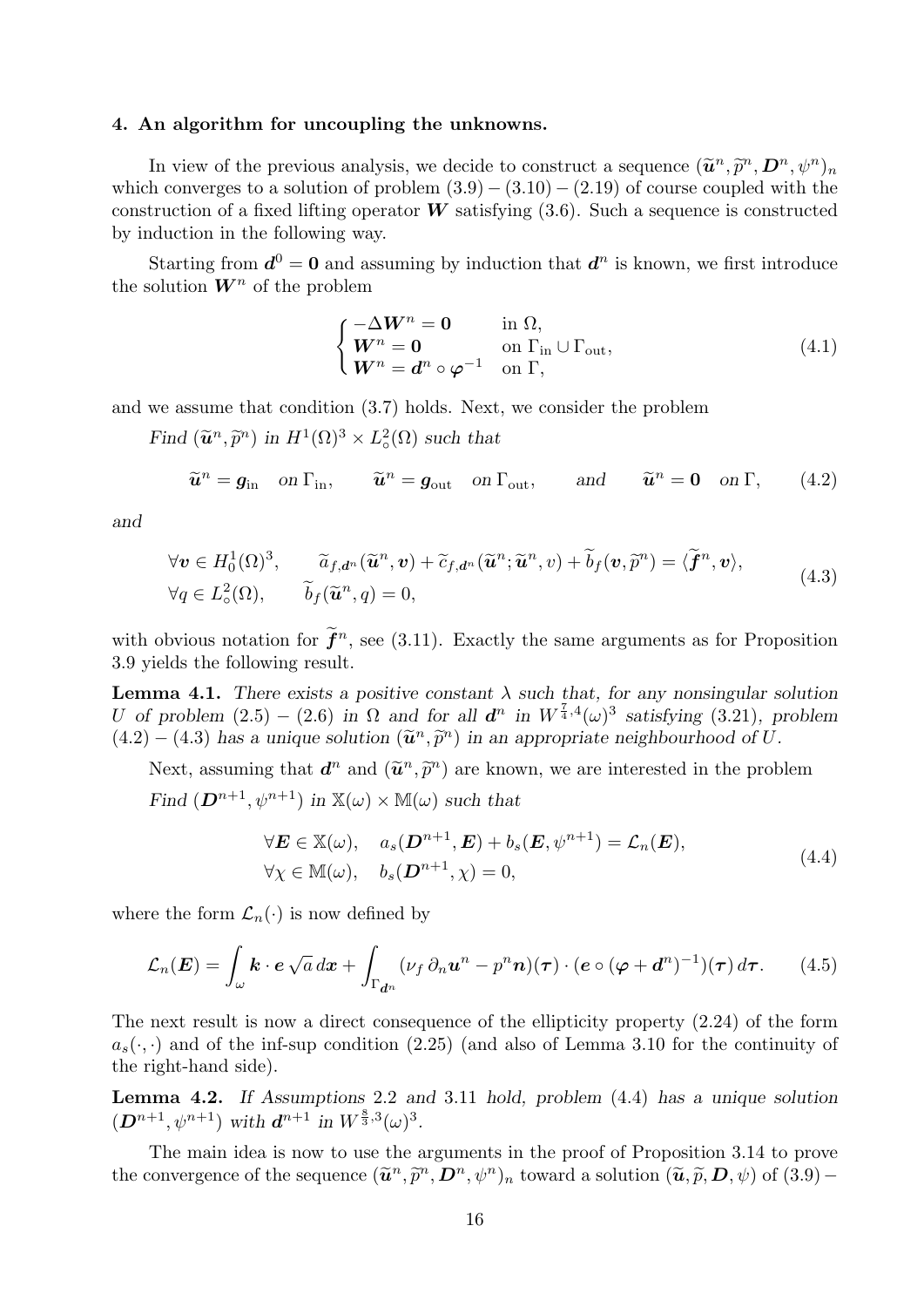$(3.10) - (2.19)$ . Indeed, with the notation of Section 3, each  $d^{n+1}$  is the solution of the problem

$$
\boldsymbol{d}^{n+1} - \mathcal{T}(\boldsymbol{k}\sqrt{a} + M(\boldsymbol{d}^n)) = 0.
$$
 (4.6)

This yields the following result.

**Lemma 4.3.** If Assumptions 2.2 with  $\alpha \leq \alpha_0$  and 3.11 hold, the sequence  $(d^n)_n$  is bounded in  $W^{\frac{8}{3},3}(\omega)^3$  and, moreover satisfies for a constant  $\kappa < 1$  and any integer  $n > 0$ 

$$
\|d^{n+1} - d^n\|_{W^{\frac{8}{3},3}(\omega)^3} \leq \kappa \|d^n - d^{n-1}\|_{W^{\frac{8}{3},3}(\omega)^3}.
$$
\n(4.7)

**Proof:** An induction argument (we start with  $d^0 = 0$ ) combined with Lemma 3.12 yields the boundedness property. Estimate (4.7) thus follows from equation (4.6), Lemma 3.13 and Assumption 2.2.

The previous lemma implies that  $(d^n)_n$  is a Cauchy sequence: Indeed, for any positive integers  $n$  and  $m$ .

$$
\|d^{n+m} - d^n\|_{W^{\frac{8}{3},3}(\omega)^3} \le \frac{1 - \kappa^m}{1 - \kappa} \kappa^n \|d^1 - d^0\|_{W^{\frac{8}{3},3}(\omega)^3}.
$$
 (4.8)

We are thus in a position to prove the convergence result.

**Theorem 4.4.** If Assumptions 2.2 with  $\alpha \leq \alpha_0$  and 3.11 hold, the whole sequence  $(\widetilde{\mathbf{u}}^n, \widetilde{p}^n, \mathbf{D}^n, \psi^n)_n$  converges toward a solution  $(\widetilde{\mathbf{u}}, \widetilde{p}, \mathbf{D}, \psi)$  of problem  $(3.9) - (3.10) - (2.19)$ in  $H^1(\Omega)^3 \times L^2_{\circ}$  $L^2_{\circ}(\Omega) \times \mathbb{X}(\omega) \times \mathbb{M}(\omega).$ 

**Proof:** It follows from (4.8) that  $(d^n)_n$  converges to a limit d in  $W^{\frac{8}{3},3}(\omega)^3$ . We proceed in two steps.

1) Equation (4.3) can equivalently be written

$$
\forall \mathbf{v} \in H_0^1(\Omega)^3, \qquad \widetilde{a}_{f,d}(\widetilde{\mathbf{u}}^n, \mathbf{v}) + \widetilde{c}_{f,d}(\widetilde{\mathbf{u}}^n; \widetilde{\mathbf{u}}^n, v) + \widetilde{b}_f(\mathbf{v}, \widetilde{p}^n) = \langle \widetilde{\mathbf{f}}^n, \mathbf{v} \rangle + (\widetilde{a}_{f,d} - \widetilde{a}_{f,d^n})(\widetilde{\mathbf{u}}^n, \mathbf{v}) + (\widetilde{c}_{f,d} - \widetilde{c}_{f,d^n})(\widetilde{\mathbf{u}}^n; \widetilde{\mathbf{u}}^n, v), \n\forall q \in L^2(\Omega), \qquad \widetilde{b}_f(\widetilde{\mathbf{u}}^n, q) = 0.
$$

It follows from the convergence of  $(d_n)_n$  that the right-hand side tends to  $\langle \tilde{f}, v \rangle$ . On the other hand, the sequence  $(u_n, p_n)_n$  is bounded in  $H^1(\Omega)^3 \times L^2(\Omega)$ , and, due to (4.7), it is also a Cauchy sequence. Thus, the whole sequence  $(u_n, p_n)_n$  converges to a solution  $(u, p)$ of problem (3.9)−(3.10) (this requires the uniqueness of such a solution in a neighbourhood of  $U$ ).

2) From this convergence, the right-hand side  $\mathcal{L}_n(\cdot)$  of problem (4.4) converges to the linear form  $\mathcal{L}(\cdot)$  defined in (2.17). Thus, from the ellipticity property (2.24) of  $a_s(\cdot, \cdot)$  and the inf-sup condition (2.25) of  $b_s(\cdot, \cdot)$ , we easily deduce the convergence of  $(D^n, \psi^n)_n$  to a solution  $(D, \psi)$  of problem  $(2.19)$ .

This concludes the proof.

Passing to the limit on m in (4.8) yields that the convergence of the sequence  $(d^n)_n$ is geometric, indeed

$$
\|d - d^n\|_{W^{\frac{8}{3},3}(\omega)^3} \le \frac{1}{1-\kappa} \kappa^n \|d^1 - d^0\|_{W^{\frac{8}{3},3}(\omega)^3}.
$$
\n(4.9)

Similar results can be derived for the other unknowns in problem  $(3.9) - (3.10) - (2.19)$ , we do not state them for simplicity. Estimate (4.9) proves that the previous algorithm provides an elegant way to define a discretization, as will be performed in the second part of this work.